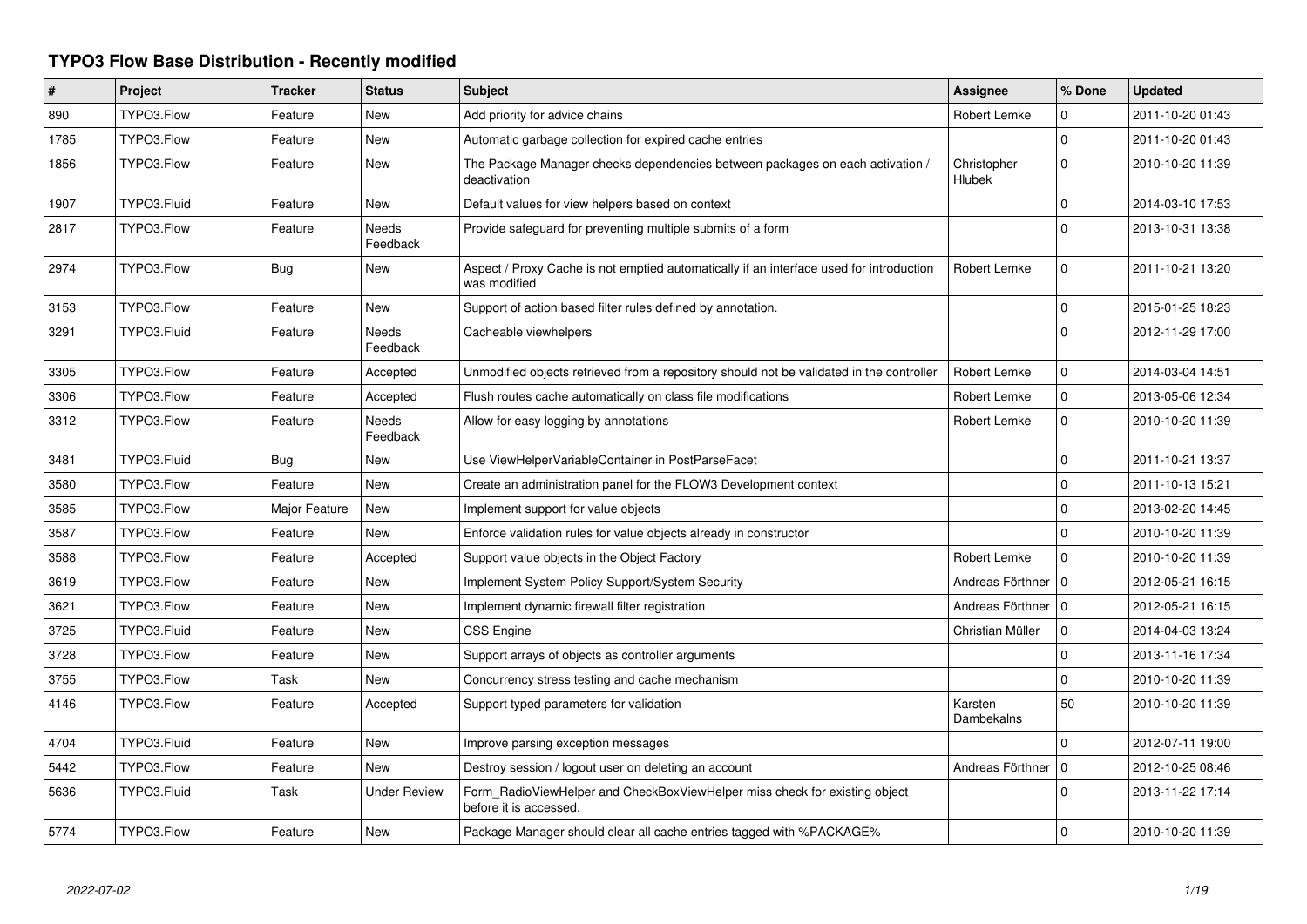| $\vert$ # | Project     | <b>Tracker</b> | <b>Status</b>       | <b>Subject</b>                                                                                                                                          | <b>Assignee</b>        | % Done       | <b>Updated</b>   |
|-----------|-------------|----------------|---------------------|---------------------------------------------------------------------------------------------------------------------------------------------------------|------------------------|--------------|------------------|
| 5933      | TYPO3.Fluid | Feature        | Accepted            | Optional section rendering                                                                                                                              | Sebastian<br>Kurfuerst | 20           | 2012-05-21 16:18 |
| 6178      | TYPO3.Flow  | Feature        | New                 | Implement FileType and FileSize validators                                                                                                              |                        | $\Omega$     | 2010-10-20 11:39 |
| 6601      | TYPO3.Flow  | Task           | On Hold             | Introduce a new roles definition syntax including runtime constraints                                                                                   | Andreas Förthner   0   |              | 2010-10-20 11:39 |
| 6602      | TYPO3.Flow  | Feature        | New                 | Implement after invocation handling                                                                                                                     | Andreas Förthner       | l O          | 2011-01-07 11:15 |
| 6603      | TYPO3.Flow  | Feature        | New                 | Provide a policy management API                                                                                                                         | Andreas Förthner   0   |              | 2010-10-20 11:39 |
| 6712      | TYPO3.Flow  | Feature        | Accepted            | Implement mixin support                                                                                                                                 | Robert Lemke           | $\mathbf 0$  | 2011-11-08 00:18 |
| 7608      | TYPO3.Fluid | Feature        | New                 | Configurable shorthand/object accessor delimiters                                                                                                       |                        | $\mathbf 0$  | 2013-11-07 14:08 |
| 8462      | TYPO3.Flow  | Feature        | New                 | Check subobjects in query rewriting                                                                                                                     |                        | $\mathbf{0}$ | 2010-10-20 11:39 |
| 8463      | TYPO3.Flow  | Feature        | New                 | Check security policy for objects reconstituted in the session scope                                                                                    |                        | $\mathbf 0$  | 2010-10-20 11:39 |
| 8464      | TYPO3.Flow  | Feature        | New                 | Write settings using the ConfigurationManager                                                                                                           |                        | $\mathbf 0$  | 2011-12-15 17:06 |
| 8491      | TYPO3.Fluid | Task           | Needs<br>Feedback   | link action and uri action differ in absolute argument                                                                                                  | Karsten<br>Dambekalns  | $\mathbf{0}$ | 2012-03-07 17:05 |
| 8648      | TYPO3.Fluid | <b>Bug</b>     | New                 | format.crop ViewHelper should support all features of the crop stdWrap function                                                                         |                        | $\mathbf{0}$ | 2011-10-21 13:37 |
| 8923      | TYPO3.Flow  | Task           | <b>Under Review</b> | Provide a Nginx Server Configuration for FLOW3                                                                                                          | Christian Müller       | $\mathbf 0$  | 2014-06-19 16:34 |
| 8981      | TYPO3.Flow  | Feature        | New                 | Security/Performance: Provide Webserver Configuration file for common webservers -<br>do not use .htaccess                                              |                        | $\Omega$     | 2010-10-20 11:39 |
| 8989      | TYPO3.Fluid | Feature        | Needs<br>Feedback   | Search path for fluid template files                                                                                                                    |                        | $\Omega$     | 2012-03-12 18:10 |
| 9005      | TYPO3.Fluid | Feature        | Accepted            | Fluid Template Analyzer (FTA)                                                                                                                           | Sebastian<br>Kurfuerst | 20           | 2011-05-06 11:03 |
| 9313      | TYPO3.Flow  | Feature        | New                 | Support for currencies                                                                                                                                  |                        | $\mathbf 0$  | 2011-12-15 17:44 |
| 9514      | TYPO3.Fluid | Feature        | New                 | Support explicit Array Arguments for ViewHelpers                                                                                                        |                        | $\mathbf 0$  | 2011-05-06 11:03 |
| 9537      | TYPO3.Flow  | Feature        | New                 | Query criterions should be able to compare whole objects                                                                                                |                        | $\mathbf 0$  | 2011-10-04 18:42 |
| 9861      | TYPO3.Flow  | Feature        | Needs<br>Feedback   | Leave logging up and running as long as possible                                                                                                        |                        | $\mathbf 0$  | 2012-03-15 10:53 |
| 9950      | TYPO3.Fluid | Task           | New                 | Binding to nested arrays impossible for form-elements                                                                                                   |                        | $\Omega$     | 2011-10-20 01:48 |
| 9968      | TYPO3.Flow  | Feature        | New                 | Promote security publishing configuration automatically when persisting models                                                                          | Andreas Förthner       | l O          | 2013-12-09 22:03 |
| 10472     | TYPO3.Fluid | Feature        | New                 | Fluid Standalone distribution                                                                                                                           |                        | $\mathbf 0$  | 2012-10-16 15:17 |
| 10678     | TYPO3.Flow  | Bug            | New                 | ReflectionService doesn't reflect methods of child classes correctly when they get<br>reflected before their parent class in the initialization process |                        | $\mathbf{0}$ | 2011-10-21 13:20 |
| 10911     | TYPO3.Fluid | Task           | New                 | Tx Fluid ViewHelpers Form AbstractFormViewHelper->renderHiddenIdentityField<br>should be more reliable                                                  |                        | $\Omega$     | 2011-09-30 12:29 |
| 11039     | TYPO3.Flow  | <b>Bug</b>     | Needs<br>Feedback   | Static object container injects properties to result of factory object                                                                                  |                        | $\Omega$     | 2012-03-14 13:41 |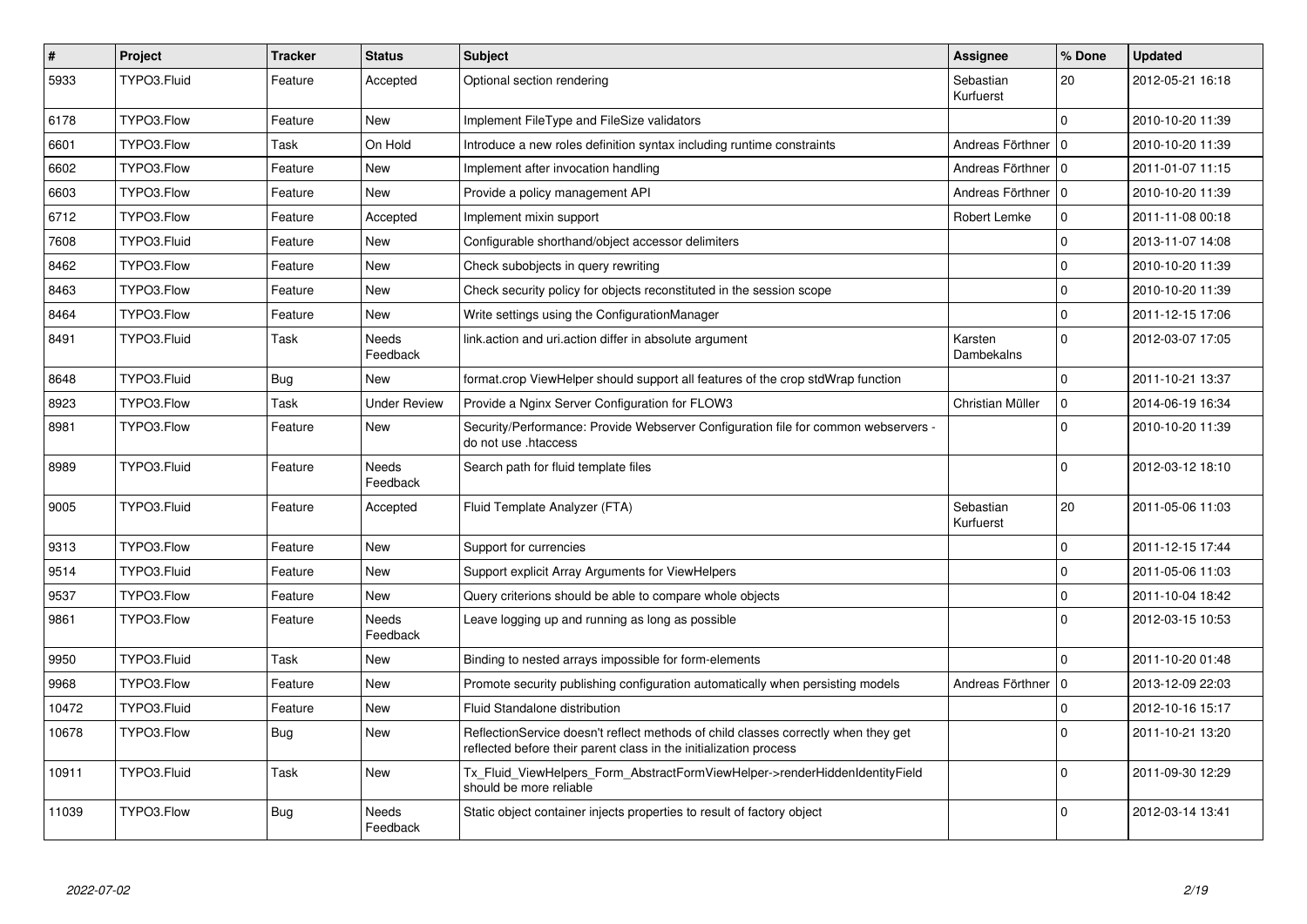| $\vert$ # | Project     | <b>Tracker</b> | <b>Status</b>     | <b>Subject</b>                                                                         | <b>Assignee</b>              | % Done       | <b>Updated</b>   |
|-----------|-------------|----------------|-------------------|----------------------------------------------------------------------------------------|------------------------------|--------------|------------------|
| 12863     | TYPO3.Fluid | <b>Bug</b>     | <b>New</b>        | Attributes of a viewhelper can't contain a '-'                                         | Sebastian<br>Kurfuerst       | 0            | 2011-10-21 13:37 |
| 13045     | TYPO3.Fluid | <b>Bug</b>     | <b>New</b>        | Entity decode of strings are different between if-conditions and output of variable    |                              | $\Omega$     | 2011-10-21 13:37 |
| 13559     | TYPO3.Flow  | <b>Bug</b>     | Accepted          | ObjectSerializer failes with persistent objects within arrays                          | Karsten<br><b>Dambekalns</b> | $\mathbf{0}$ | 2012-11-08 09:39 |
| 25907     | TYPO3.Flow  | Task           | <b>New</b>        | Referrer should only contain the URI of the previous request                           |                              | $\Omega$     | 2011-04-12 12:00 |
| 25988     | TYPO3.Flow  | Bug            | New               | Useless proxies are built for some classes                                             |                              | $\mathbf{0}$ | 2011-10-21 13:20 |
| 26658     | TYPO3.Fluid | Task           | New               | Make Form ViewHelpers consistent                                                       |                              | 75           | 2012-06-20 11:37 |
| 26664     | TYPO3.Fluid | Task           | New               | Clean up Form ViewHelpers                                                              |                              | 75           | 2012-06-20 11:37 |
| 26745     | TYPO3.Flow  | Feature        | New               | MVC should know about entities lying in the session                                    |                              | 100          | 2012-07-10 12:14 |
| 26765     | TYPO3.Flow  | Feature        | Accepted          | Support class schema features for every reflected class                                | Karsten<br>Dambekalns        | $\mathbf 0$  | 2013-02-14 20:47 |
| 26767     | TYPO3.Flow  | Feature        | New               | Reflection method to get a method return type and documentation                        |                              | $\Omega$     | 2011-08-29 21:45 |
| 26943     | TYPO3.Flow  | Feature        | Needs<br>Feedback | Add i18n support to domain models                                                      | Karsten<br>Dambekalns        | $\mathbf{0}$ | 2013-05-21 13:28 |
| 26986     | TYPO3.Flow  | Feature        | Accepted          | Debug toolbar                                                                          | Christian Müller             | $\mathbf{0}$ | 2012-06-08 20:41 |
| 27045     | TYPO3.Flow  | <b>Bug</b>     | <b>New</b>        | Introduced properties are not available in the reflection service during a compile run |                              | $\mathbf{0}$ | 2013-12-07 11:14 |
| 27088     | TYPO3.Flow  | <b>Bug</b>     | On Hold           | initializeObject() is called too early when reconstructing entities                    |                              | $\mathbf{0}$ | 2013-04-08 17:53 |
| 27322     | TYPO3.Flow  | Feature        | On Hold           | Add support for Appserver-in-PHP, which could result in much faster executions.        | Christopher<br>Hlubek        | $\mathbf 0$  | 2012-07-09 18:11 |
| 27379     | TYPO3.Flow  | Bug            | Needs<br>Feedback | add check to clear the database at tearDown in testing                                 |                              | $\Omega$     | 2012-03-14 14:41 |
| 27561     | TYPO3.Flow  | Task           | Accepted          | Complete documentation                                                                 |                              | 84           | 2013-09-23 12:56 |
| 27607     | TYPO3.Fluid | <b>Bug</b>     | New               | Make Fluid comparisons work when first element is STRING, second is NULL.              |                              | $\mathbf{0}$ | 2012-03-12 19:18 |
| 27721     | TYPO3.Flow  | <b>Bug</b>     | Needs<br>Feedback | Permissions of uploaded resources not correct                                          | Karsten<br>Dambekalns        | $\mathbf{0}$ | 2012-03-15 10:37 |
| 27798     | TYPO3.Flow  | <b>Bug</b>     | Accepted          | CSRF protection not working for forms in a plugin                                      |                              | $\Omega$     | 2013-08-14 15:35 |
| 28016     | TYPO3.Flow  | <b>Bug</b>     | Needs<br>Feedback | Cascade remove of cleared ArrayCollection                                              | Karsten<br>Dambekalns        | $\Omega$     | 2013-02-14 20:46 |
| 28052     | TYPO3.Flow  | Feature        | On Hold           | Possibility to enable or disable accounts                                              | Julian Kleinhans             | 60           | 2013-05-21 13:28 |
| 28074     | TYPO3.Flow  | Feature        | Needs<br>Feedback | Provide a shell script that installs Phoenix or FLOW3 from git                         | Markus Bucher                | $\mathbf 0$  | 2012-03-14 14:49 |
| 28136     | TYPO3.Flow  | Feature        | <b>New</b>        | <b>HTTP Semantics for Transactions and more</b>                                        |                              | $\mathbf{0}$ | 2012-05-21 16:15 |
| 28231     | TYPO3.Flow  | Feature        | New               | Allow output to STDERR for CLI Response                                                |                              | $\mathbf 0$  | 2011-07-15 13:32 |
| 28319     | TYPO3.Flow  | <b>Bug</b>     | Needs<br>Feedback | Access denied will be logged at the wrong location in nested calls                     |                              | $\Omega$     | 2012-03-14 14:52 |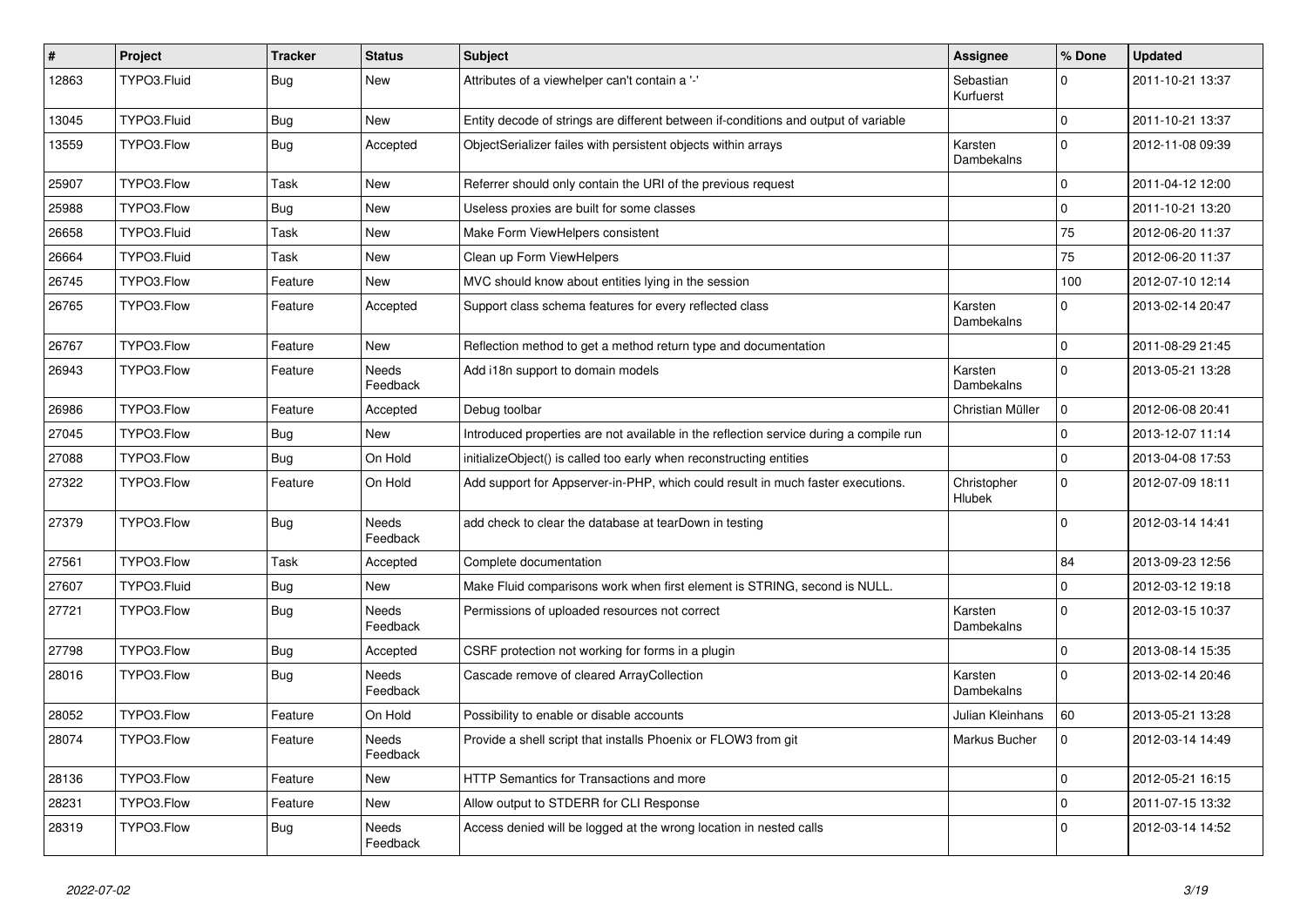| $\vert$ # | <b>Project</b>                         | <b>Tracker</b> | <b>Status</b>            | <b>Subject</b>                                                                                                          | Assignee               | % Done           | <b>Updated</b>   |
|-----------|----------------------------------------|----------------|--------------------------|-------------------------------------------------------------------------------------------------------------------------|------------------------|------------------|------------------|
| 28399     | TYPO3.Flow                             | Feature        | Needs<br>Feedback        | Validation message and code should be configurable for bundled validators                                               |                        | 0                | 2012-12-10 15:52 |
| 28549     | TYPO3.Fluid                            | Bug            | New                      | make widgets cacheable, i.e. not implement childnodeaccess interface                                                    |                        | $\mathbf 0$      | 2011-10-21 13:37 |
| 28550     | TYPO3.Fluid                            | <b>Bug</b>     | New                      | (v4) make widgets cacheable, i.e. not implement childnodeaccess interface                                               |                        | $\mathbf 0$      | 2011-10-21 13:37 |
| 28551     | TYPO3.Fluid                            | <b>Bug</b>     | Accepted                 | (v4) backport VHTest                                                                                                    | Sebastian<br>Kurfuerst | 80               | 2011-10-21 13:37 |
| 28552     | TYPO3.Fluid                            | Bug            | New                      | (v5) write ViewHelper test for compiled run; adjust functional test to do two passes<br>(uncached & cached)             |                        | $\Omega$         | 2011-10-21 13:37 |
| 28553     | TYPO3.Fluid                            | <b>Bug</b>     | New                      | improve XHProf test setup                                                                                               |                        | 0                | 2011-10-21 13:37 |
| 28554     | TYPO3.Fluid                            | <b>Bug</b>     | <b>New</b>               | (v4) implement feature flag to disable caching                                                                          |                        | $\mathbf 0$      | 2011-10-21 13:37 |
| 28964     | <b>TYPO3 Flow Base</b><br>Distribution | Feature        | New                      | Integrate Behat tool for BDD                                                                                            |                        | $\Omega$         | 2011-08-13 16:03 |
| 29202     | TYPO3.Flow                             | Task           | New                      | Provide a Cherokee Server Configuration for FLOW3                                                                       |                        | $\mathbf 0$      | 2011-08-24 07:45 |
| 29258     | TYPO3.Flow                             | Feature        | Needs<br>Feedback        | Provide a way to override classes by environment                                                                        |                        | 0                | 2012-03-14 19:29 |
| 29387     | TYPO3.Flow                             | Feature        | <b>Needs</b><br>Feedback | A token with wrong credentials should throw an exception                                                                | Andreas Förthner 10    |                  | 2011-08-31 15:32 |
| 29405     | TYPO3.Flow                             | <b>Bug</b>     | New                      | When storing a new entity inside the session, it will be fully serialized instead of just the<br>reference being stored |                        | $\Omega$         | 2013-04-04 11:34 |
| 29425     | TYPO3.Flow                             | Bug            | New                      | Deletion of a blog post with resources fails with FK constraint error                                                   |                        | $\mathbf 0$      | 2011-10-21 13:20 |
| 29476     | TYPO3.Flow                             | Feature        | New                      | Provider rendering time and query count for request                                                                     |                        | $\mathbf 0$      | 2011-09-05 09:22 |
| 29794     | TYPO3.Kickstart                        | Feature        | New                      | Initialize collections in generated models                                                                              |                        | 0                | 2011-09-14 23:23 |
| 29972     | TYPO3.Flow                             | Feature        | <b>Under Review</b>      | <b>Configurable Redirects</b>                                                                                           | <b>Tim Kandel</b>      | $\mathbf 0$      | 2013-10-02 15:43 |
| 30258     | TYPO3.Flow                             | Feature        | <b>New</b>               | Support optional package dependencies                                                                                   |                        | $\mathbf 0$      | 2011-09-24 18:34 |
| 30418     | TYPO3.Flow                             | Feature        | New                      | Package bootstrapping following dependencies                                                                            |                        | $\mathbf 0$      | 2011-10-21 13:38 |
| 30423     | TYPO3.Flow                             | Feature        | New                      | Rendering template of other action without forward                                                                      |                        | $\mathbf 0$      | 2013-01-21 14:03 |
| 30424     | TYPO3.Flow                             | Bug            | New                      | Forward object arguments with changes                                                                                   |                        | $\mathbf 0$      | 2011-10-21 13:20 |
| 30425     | TYPO3.Flow                             | Bug            | New                      | New methods are not updated in Policies during Development                                                              |                        | 0                | 2011-10-21 13:20 |
| 30428     | TYPO3.Flow                             | Feature        | New                      | Cloning of request arguments                                                                                            |                        | 0                | 2011-09-29 13:26 |
| 30555     | TYPO3.Fluid                            | Feature        | New                      | Make TagBuilder more extensible                                                                                         |                        | $\mathbf 0$      | 2012-06-29 12:41 |
| 30890     | TYPO3.Flow                             | Feature        | Accepted                 | Developer Toolbar                                                                                                       | Christian Müller       | $\mathbf{1}_{0}$ | 2013-05-21 13:28 |
| 30933     | TYPO3.Flow                             | Feature        | Needs<br>Feedback        | Check for unique constraints on add()                                                                                   | Karsten<br>Dambekalns  | $\mathbf{0}$     | 2014-10-01 12:36 |
| 30937     | TYPO3.Fluid                            | <b>Bug</b>     | New                      | CropViewHelper stringToTruncate can't be supplied so it can't be easily extended                                        |                        | 100              | 2011-10-21 13:37 |
| 31002     | TYPO3.Flow                             | <b>Bug</b>     | New                      | Generated __ sleep method handles static properties as members.                                                         |                        | 0                | 2011-10-21 13:20 |
| 31210     | TYPO3.Flow                             | Bug            | New                      | constructor of proxy class not compatible with interfaces defening a constructor                                        |                        | $\mathbf 0$      | 2011-11-07 22:02 |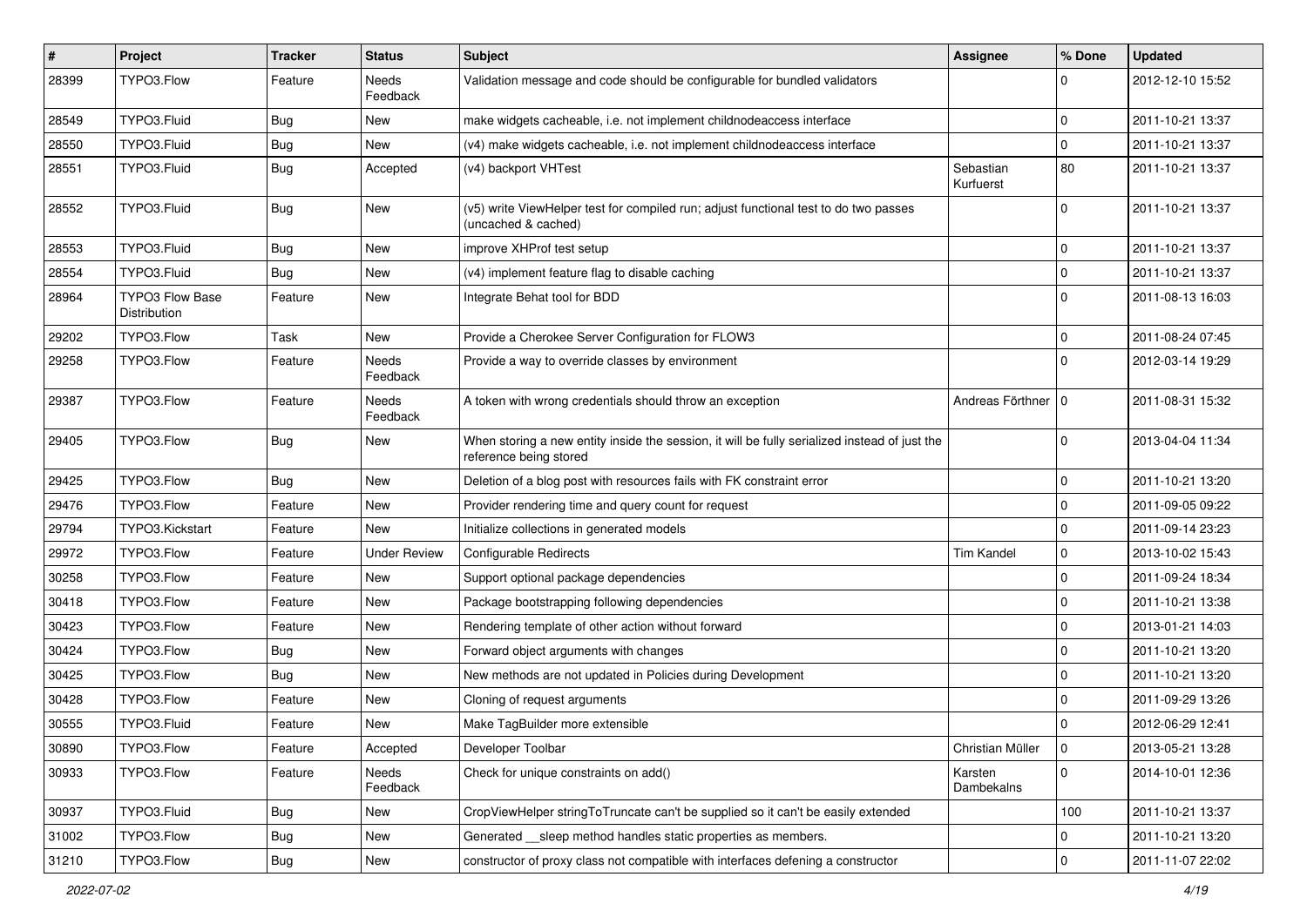| #     | Project                         | <b>Tracker</b> | <b>Status</b>     | Subject                                                                            | Assignee              | % Done       | <b>Updated</b>   |
|-------|---------------------------------|----------------|-------------------|------------------------------------------------------------------------------------|-----------------------|--------------|------------------|
| 31261 | TYPO3.Flow                      | Feature        | New               | Virtual objects - generate proxy classes for interfaces                            |                       | $\Omega$     | 2011-10-25 10:23 |
| 31262 | TYPO3.Flow                      | Feature        | New               | Named arguments in Objects.yaml for constructor arguments                          |                       | 0            | 2011-10-25 10:26 |
| 31339 | TYPO3.Flow                      | Task           | On Hold           | Search                                                                             |                       | $\mathbf 0$  | 2012-06-21 12:17 |
| 31484 | TYPO3.Flow                      | Feature        | Needs<br>Feedback | possibility to modify inner workings of proxy class builder                        |                       | $\Omega$     | 2012-03-14 18:10 |
| 31500 | TYPO3.Flow                      | Bug            | Under Review      | Argument validation for CLI requests is not done                                   | Karsten<br>Dambekalns | $\mathbf 0$  | 2014-02-24 14:00 |
| 31955 | TYPO3.Fluid                     | Feature        | New               | f:uri.widget                                                                       |                       | 0            | 2011-11-22 12:27 |
| 32035 | TYPO3.Fluid                     | Task           | New               | Improve fluid error messages                                                       |                       | $\Omega$     | 2012-01-27 15:59 |
| 32105 | TYPO3.Flow                      | <b>Bug</b>     | New               | IgnoreValidation ignored if ACL is set for this controller action                  |                       | 0            | 2011-11-26 11:22 |
| 32106 | TYPO3.Flow                      | Feature        | Accepted          | Support for Object source in PropertyMapper                                        |                       | $\mathbf 0$  | 2013-06-24 09:59 |
| 32294 | TYPO3.Flow                      | Feature        | New               | Lazy initialization of loggers                                                     |                       | $\mathbf{0}$ | 2011-12-05 10:29 |
| 32425 | TYPO3.Flow                      | Bug            | Accepted          | IpAddressRange methods not completly implemented                                   | Karsten<br>Dambekalns | $\Omega$     | 2012-06-28 10:23 |
| 32574 | TYPO3.Flow                      | <b>Bug</b>     | Accepted          | FLOW3 enters fork bombs when using cgi-fcgi vs cli                                 | Karsten<br>Dambekalns | $\Omega$     | 2012-03-07 17:21 |
| 32607 | TYPO3.Flow                      | Feature        | Needs<br>Feedback | Export localized strings for JS consumption                                        | Karsten<br>Dambekalns | $\Omega$     | 2013-05-21 13:28 |
| 32707 | TYPO3.Flow                      | Bug            | Accepted          | <b>Bad Bad FileBackend</b>                                                         | Karsten<br>Dambekalns | $\Omega$     | 2013-05-21 13:33 |
| 32869 | TYPO3.Flow                      | Bug            | New               | Security config tokenClass doesnt throw exception if not found the class           |                       | $\mathbf 0$  | 2012-03-19 10:53 |
| 32873 | TYPO3.Flow                      | <b>Bug</b>     | Accepted          | Value changes for logged in account are not persisted due to session serialization | Karsten<br>Dambekalns | $\Omega$     | 2012-02-01 12:43 |
| 32985 | TYPO3.Flow                      | Feature        | New               | Implement Processing Rules when merging numerically-indexed arrays                 |                       | $\Omega$     | 2012-05-30 09:35 |
| 33018 | TYPO3.Flow                      | Feature        | New               | Translator should support override of labels from other packages                   |                       | $\Omega$     | 2012-01-06 13:05 |
| 33024 | TYPO3.Flow                      | <b>Bug</b>     | Accepted          | Exception when validating a float in a Model with the Number validator             | Karsten<br>Dambekalns | $\Omega$     | 2012-03-07 22:08 |
| 33049 | TYPO3.Flow                      | Feature        | New               | Allow configuration of context without environment variable (needed for IIS)       |                       | 0            | 2012-03-07 20:51 |
| 33055 | TYPO3.Flow                      | Bug            | New               | AccessDeniedException instead of WebRedirect                                       |                       | 0            | 2014-04-17 15:54 |
| 33069 | TYPO3.Flow                      | Task           | New               | Make command output sparse, implement generic verbose switch                       |                       | $\mathbf 0$  | 2013-08-19 14:33 |
| 33078 | TYPO3.Flow                      | <b>Bug</b>     | New               | No Redirect to Login                                                               |                       | 0            | 2012-03-07 17:45 |
| 33215 | TYPO3.Fluid                     | Feature        | New               | RFC: Dynamic values in ObjectAccess paths                                          |                       | $\mathbf 0$  | 2016-04-15 09:26 |
| 33258 | TYPO3.Flow                      | Major Feature  | Accepted          | Implement support for Assetic                                                      |                       | $\mathbf 0$  | 2014-02-24 08:05 |
| 33293 | TYPO3.Flow                      | <b>Bug</b>     | New               | Injection to private variable results in injection of the the wrong class          |                       | $\mathbf 0$  | 2012-01-18 16:41 |
| 33308 | TYPO3 Flow Base<br>Distribution | Task           | New               | General date and time handling rules                                               |                       | 0            | 2012-03-06 16:05 |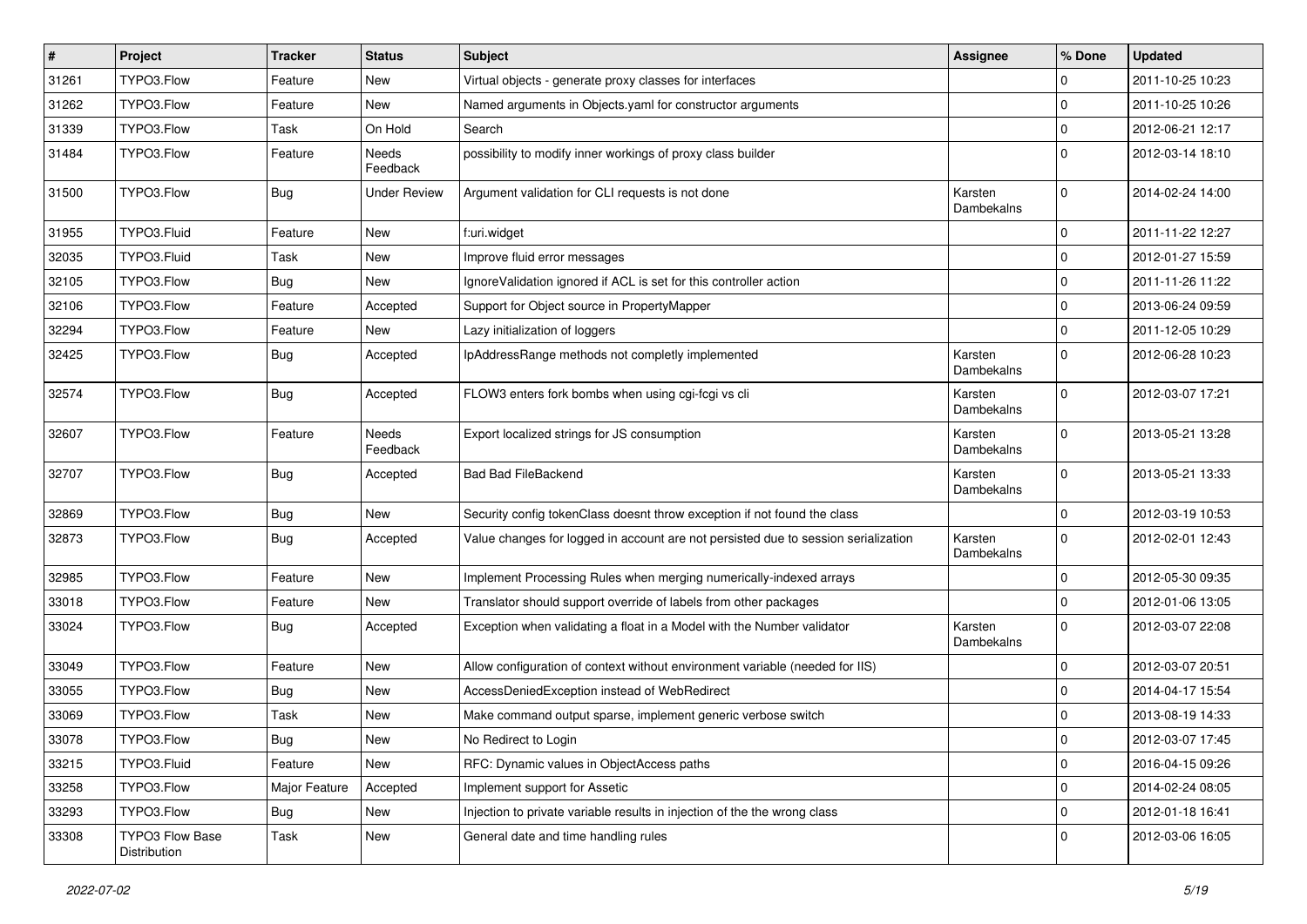| $\sharp$ | Project                                | <b>Tracker</b> | <b>Status</b>     | Subject                                                                                              | Assignee               | % Done              | <b>Updated</b>   |
|----------|----------------------------------------|----------------|-------------------|------------------------------------------------------------------------------------------------------|------------------------|---------------------|------------------|
| 33394    | TYPO3.Fluid                            | Feature        | Needs<br>Feedback | Logical expression parser for BooleanNode                                                            | <b>Tobias Liebig</b>   | 90                  | 2014-08-14 14:10 |
| 33465    | TYPO3.Flow                             | <b>Bug</b>     | New               | Some vital commands to recover the system fail when recovery is needed                               |                        | $\mathbf 0$         | 2012-01-26 15:51 |
| 33551    | TYPO3.Fluid                            | <b>Bug</b>     | New               | View helper values break out of a partial scope                                                      | Sebastian<br>Kurfuerst | $\Omega$            | 2013-06-05 14:41 |
| 33587    | TYPO3.Flow                             | Feature        | New               | Automatically remove unused Resources                                                                |                        | $\Omega$            | 2013-11-11 18:21 |
| 33628    | TYPO3.Fluid                            | <b>Bug</b>     | Needs<br>Feedback | Multicheckboxes (multiselect) for Collections don't work                                             | Christian Müller       | $\Omega$            | 2012-06-28 10:27 |
| 33710    | TYPO3.Flow                             | Feature        | New               | Configuration based on Domain                                                                        |                        | $\Omega$            | 2012-02-06 16:08 |
| 33937    | TYPO3.Flow                             | Feature        | Accepted          | Convenience method to resolve public "resource://" paths                                             | Karsten<br>Dambekalns  | $\Omega$            | 2014-04-15 11:40 |
| 34133    | TYPO3.Flow                             | Feature        | New               | RFC: Handle Semicolons in Path part of URIs as Scoped Path Parameters                                |                        | 0                   | 2012-02-21 15:17 |
| 34134    | TYPO3.Flow                             | <b>Bug</b>     | Needs<br>Feedback | PropertyMapper throws unnecessary exception                                                          | Christian Müller       | $\mathbf 0$         | 2014-02-19 10:14 |
| 34309    | TYPO3.Fluid                            | Task           | New               | Unknown ViewHelpers cause exception - should be handled more graceful                                |                        | $\Omega$            | 2012-03-07 18:40 |
| 34404    | TYPO3.Flow                             | Bug            | New               | JsonView transformObject does not respect _descendAll configuration                                  |                        | $\Omega$            | 2012-02-29 01:12 |
| 34674    | TYPO3.Flow                             | Feature        | Accepted          | NotFoundView is not injected in ActionController                                                     | Robert Lemke           | $\mathbf 0$         | 2012-07-22 10:59 |
| 34682    | TYPO3.Fluid                            | <b>Bug</b>     | Under Review      | Radio Button missing checked on validation error                                                     |                        | $\Omega$            | 2013-11-20 20:58 |
| 34816    | TYPO3.Flow                             | Feature        | New               | Long text encryption                                                                                 |                        | $\Omega$            | 2012-03-14 08:33 |
| 34879    | TYPO3.Flow                             | <b>Bug</b>     | Accepted          | Proxied object is not update()able                                                                   | Karsten<br>Dambekalns  | $\Omega$            | 2013-01-22 15:17 |
| 35030    | TYPO3.Flow                             | Feature        | Under Review      | Dynamic locale detection                                                                             | Karsten<br>Dambekalns  | $\Omega$            | 2013-09-26 18:08 |
| 35083    | TYPO3.Flow                             | Bug            | New               | involving SecurityContext in Widget's __wakeup situation leads to an exception                       |                        | $\Omega$            | 2012-03-21 13:06 |
| 35388    | TYPO3.Flow                             | Feature        | New               | Use the current package as default for translations within controllers                               |                        | $\Omega$            | 2013-12-03 23:12 |
| 35420    | <b>TYPO3 Flow Base</b><br>Distribution | Suggestion     | New               | Review use of try / catch in the Security Framework                                                  | Andreas Förthner   0   |                     | 2012-03-31 00:00 |
| 35709    | TYPO3.Flow                             | Task           | New               | Implement global Command aliases                                                                     |                        | 0                   | 2013-08-19 14:33 |
| 35720    | TYPO3.Flow                             | Bug            | New               | Access denied Exception for widget links to actions with a policy                                    |                        | 0                   | 2012-10-25 14:08 |
| 35781    | TYPO3.Flow                             | Feature        | New               | Model validation                                                                                     |                        | $\mathbf 0$         | 2012-04-08 17:06 |
| 35783    | TYPO3.Flow                             | Feature        | New               | Lifecycle method after property mapping                                                              |                        | 0                   | 2012-04-08 21:01 |
| 35831    | TYPO3.Flow                             | Bug            | New               | Deleting or unpublishing of a resource deletes all published symlinks<br>(Web/_Resources/Persistent) |                        | $\mathbf{0}$        | 2012-04-11 09:31 |
| 35868    | TYPO3.Flow                             | <b>Bug</b>     | On Hold           | Unstable condition in Utility\Environment                                                            | Karsten<br>Dambekalns  | $\mathbf 0$         | 2012-06-25 22:37 |
| 35970    | TYPO3.Flow                             | Task           | New               | Improve performance of Utility/Arrays::integerExplode by using array_map                             |                        | $\mathsf{O}\xspace$ | 2012-04-13 15:38 |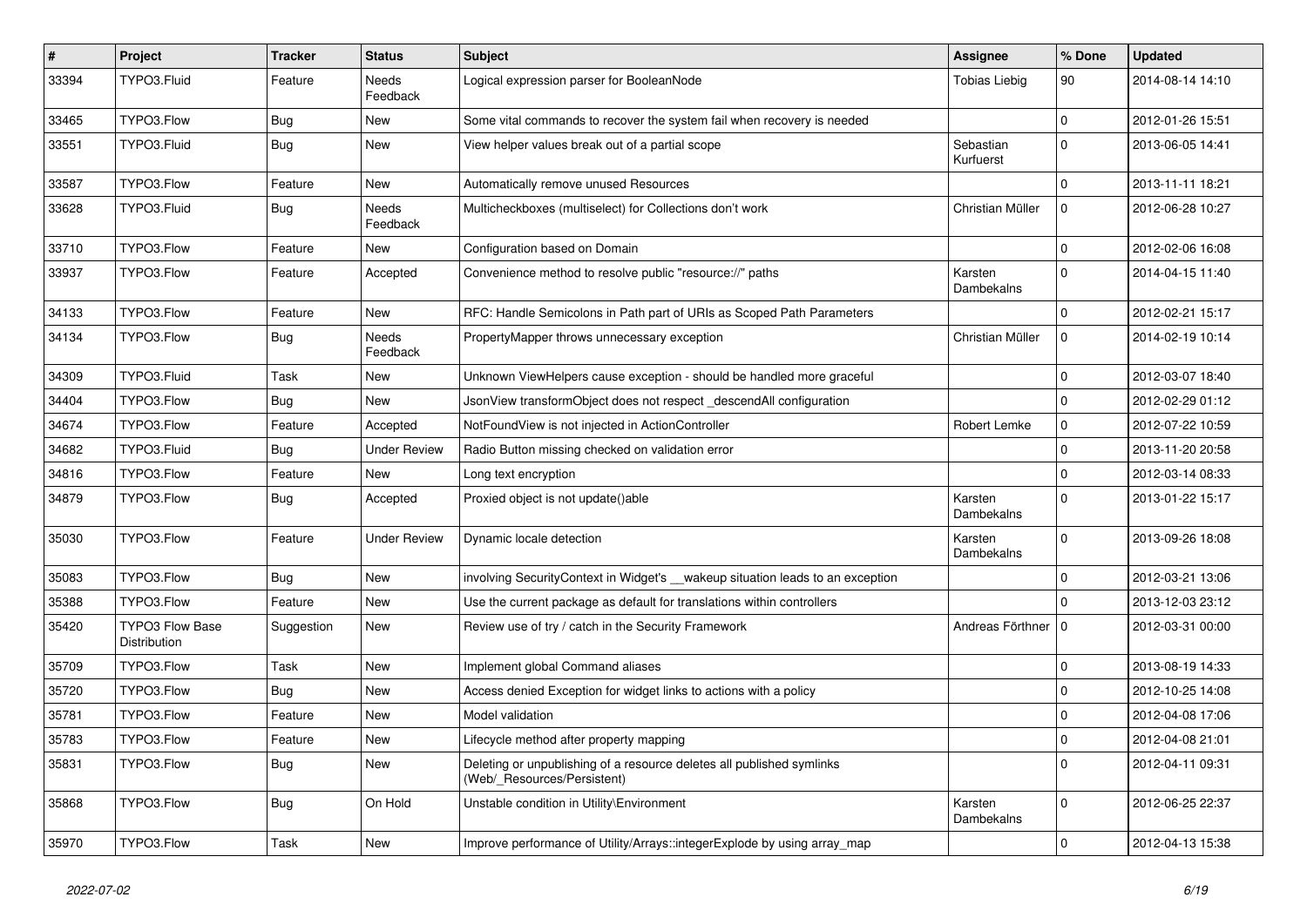| #     | Project     | <b>Tracker</b> | <b>Status</b>       | Subject                                                                                       | <b>Assignee</b>              | % Done       | <b>Updated</b>   |
|-------|-------------|----------------|---------------------|-----------------------------------------------------------------------------------------------|------------------------------|--------------|------------------|
| 36410 | TYPO3.Fluid | Feature        | New                 | Allow templates to send arguments back to layout                                              |                              | 0            | 2012-08-13 11:46 |
| 36495 | TYPO3.Flow  | <b>Bug</b>     | New                 | HTTP Response is sent before persistence preventing Exceptions to be displayed on<br>redirect |                              | 0            | 2012-04-24 00:28 |
| 36508 | TYPO3.Flow  | <b>Bug</b>     | New                 | AuthenticationProvider Request Patterns                                                       |                              | 0            | 2012-04-24 12:39 |
| 36509 | TYPO3.Flow  | Feature        | New                 | redirectToUri to an uri with acl forces a 403 because of missing csrf token.                  |                              | $\mathbf 0$  | 2012-04-24 12:44 |
| 36510 | TYPO3.Flow  | Feature        | New                 | <b>Firewall Redirect?</b>                                                                     |                              | 0            | 2012-04-24 12:57 |
| 36559 | TYPO3.Fluid | Feature        | New                 | New widget progress bar                                                                       |                              | $\mathbf 0$  | 2012-04-25 15:11 |
| 36633 | TYPO3.Flow  | <b>Bug</b>     | New                 | Reconstituted entities should not have the FLOW3 Persistence clone property set               |                              | 0            | 2012-04-26 21:24 |
| 36634 | TYPO3.Flow  | <b>Bug</b>     | New                 | Reconstituted entities do not have their properties set when initializeObject() is called     |                              | 0            | 2012-04-26 21:28 |
| 36655 | TYPO3.Fluid | <b>Bug</b>     | New                 | <b>Pagination Links</b>                                                                       |                              | $\mathbf 0$  | 2012-06-23 22:18 |
| 36662 | TYPO3.Fluid | <b>Bug</b>     | Needs<br>Feedback   | Checked state isn't always correct when property is collection                                | Kevin Ulrich<br>Moschallski  | $\mathbf 0$  | 2013-08-14 15:39 |
| 36715 | TYPO3.Flow  | Feature        | Accepted            | Make simultaneous use of multiple persistence backends possible                               | Karsten<br>Dambekalns        | $\Omega$     | 2013-11-20 21:17 |
| 36800 | TYPO3.Flow  | Task           | Accepted            | Streamline Resource object API                                                                | Robert Lemke                 | 50           | 2013-08-02 17:03 |
| 36804 | TYPO3.Flow  | <b>Bug</b>     | New                 | Orphaned entities within aggregates are not removed                                           |                              | $\mathbf 0$  | 2012-05-03 11:54 |
| 36840 | TYPO3.Flow  | Task           | Accepted            | Improve exception for wrong locales                                                           | Karsten<br>Dambekalns        | $\mathbf 0$  | 2012-06-25 18:47 |
| 36955 | TYPO3.Flow  | Feature        | New                 | Add type filter to var_dump()                                                                 |                              | $\mathbf 0$  | 2012-05-08 16:39 |
| 37095 | TYPO3.Fluid | Feature        | New                 | It should be possible to set a different template on a Fluid TemplateView inside an<br>action | Christopher<br><b>Hlubek</b> | $\mathbf 0$  | 2012-05-11 13:54 |
| 37212 | TYPO3.Flow  | Feature        | Accepted            | Edge Side Includes (ESI)                                                                      | Robert Lemke                 | 0            | 2013-05-21 13:28 |
| 37227 | TYPO3.Flow  | <b>Bug</b>     | On Hold             | securityContext->getParty is not available in widget context                                  |                              | $\mathbf 0$  | 2012-06-25 22:14 |
| 37279 | TYPO3.Flow  | Feature        | New                 | Request PropertyMapping                                                                       |                              | $\mathbf 0$  | 2012-05-18 16:06 |
| 37292 | TYPO3.Flow  | <b>Bug</b>     | <b>Under Review</b> | PropertyMappingConfiguration::mapUnknownProperties is not passed down to<br>Subconfiguration  | Sebastian<br>Kurfuerst       | $\mathbf 0$  | 2013-11-26 20:21 |
| 37302 | TYPO3.Flow  | <b>Bug</b>     | Needs<br>Feedback   | NumberValidator                                                                               | Carsten Bleicker             | $\mathbf 0$  | 2013-07-03 08:36 |
| 37316 | TYPO3.Flow  | <b>Bug</b>     | New                 | Use findBestMatchingLocale instead of getDefaultLocale?                                       |                              | $\mathbf 0$  | 2012-05-20 09:35 |
| 37352 | TYPO3.Flow  | <b>Bug</b>     | <b>Under Review</b> | generateValueHash() should use getIdentifierByObject()                                        | Karsten<br>Dambekalns        | $\mathbf 0$  | 2013-05-21 13:28 |
| 37354 | TYPO3.Flow  | <b>Bug</b>     | Accepted            | Do not apply generateValueHash() and generateUuid() if custom identifier is used              | Karsten<br>Dambekalns        | $\mathbf 0$  | 2012-07-10 08:30 |
| 37372 | TYPO3.Flow  | Feature        | Accepted            | Inheritance in ORM should be configured automatically                                         | Karsten<br>Dambekalns        | $\mathbf{0}$ | 2013-05-21 13:28 |
| 37373 | TYPO3.Flow  | Feature        | <b>Under Review</b> | Make annotation overrides / "injection" via Objects yaml possible                             | Marc Neuhaus                 | $\mathbf{0}$ | 2013-05-21 13:28 |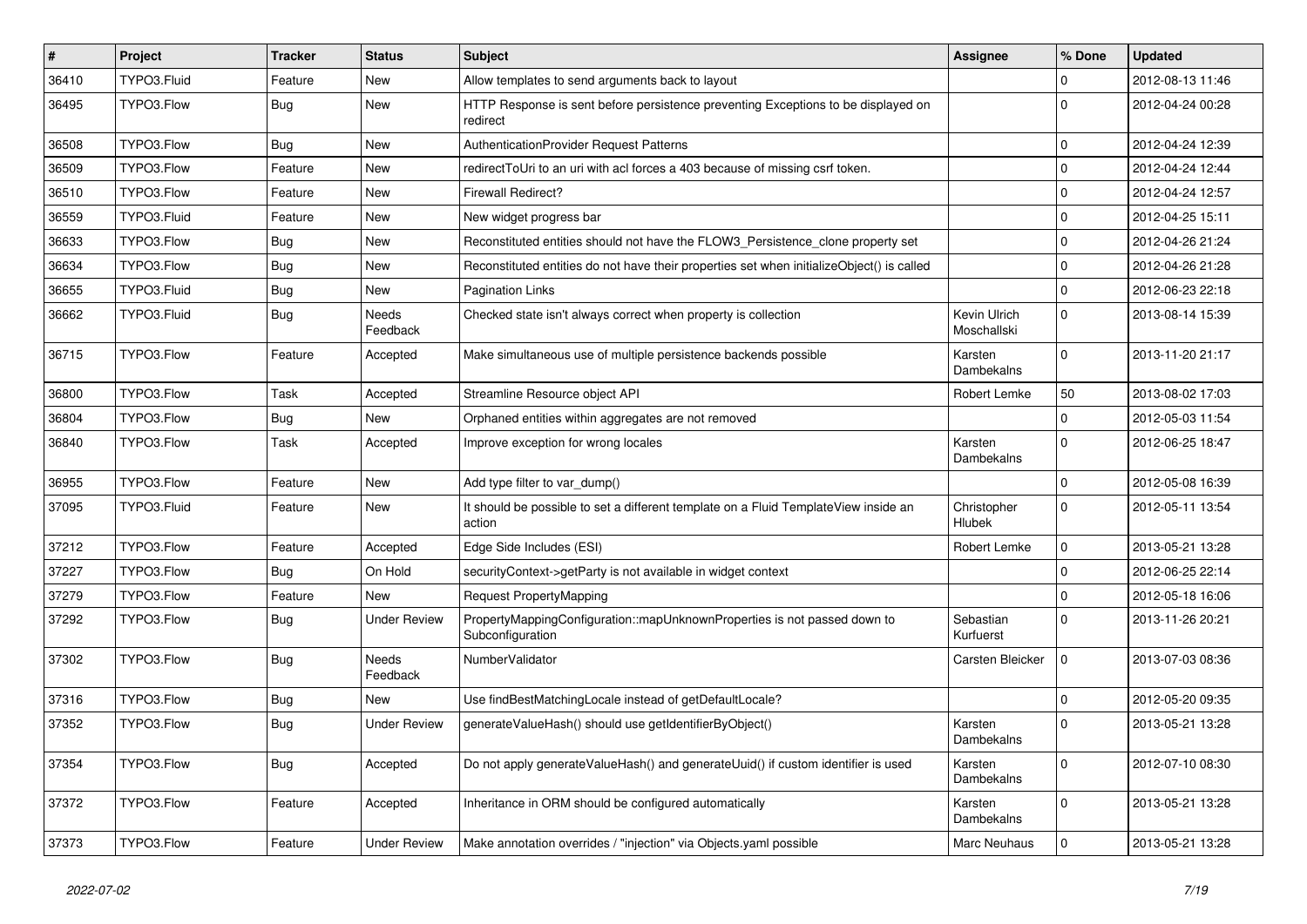| $\pmb{\#}$ | Project                                | <b>Tracker</b> | <b>Status</b>       | <b>Subject</b>                                                                                            | Assignee               | % Done       | <b>Updated</b>   |
|------------|----------------------------------------|----------------|---------------------|-----------------------------------------------------------------------------------------------------------|------------------------|--------------|------------------|
| 37405      | TYPO3.Flow                             | Feature        | <b>Under Review</b> | When changing a property wich is used in routing the Link-VH should direkt to the new<br>properties value |                        | $\Omega$     | 2014-11-02 18:25 |
| 37473      | TYPO3.Flow                             | <b>Bug</b>     | New                 | Subsequent Exceptions related to Doctrine Entity Manager makes it snap shut                               |                        | $\mathbf 0$  | 2012-10-25 10:29 |
| 37564      | TYPO3.Flow                             | <b>Bug</b>     | New                 | Validation of Parent Object containing properties of type ManyToOne and<br>ManyToMany to same Target      |                        | $\Omega$     | 2012-05-29 11:55 |
| 37571      | TYPO3.Flow                             | <b>Bug</b>     | New                 | Inherited proxies fail when implementing __clone                                                          |                        | $\mathbf 0$  | 2012-06-04 12:15 |
| 37619      | TYPO3.Fluid                            | <b>Bug</b>     | <b>New</b>          | Fatal Error when using variable in name attribute of Section ViewHelper                                   |                        | $\Omega$     | 2012-05-30 23:17 |
| 37831      | TYPO3.Flow                             | Task           | New                 | Evaluate using PHP 5.4's internal web server for Functional Testing                                       |                        | $\mathbf{0}$ | 2012-06-08 09:27 |
| 37846      | TYPO3.Flow                             | Feature        | New                 | Should be able to declare more than one controllerObjectName per requestPatterns                          |                        | $\Omega$     | 2012-06-11 11:10 |
| 37885      | TYPO3.Flow                             | Feature        | <b>New</b>          | Add CLI to show the object-configuration for a FLOW3 object-name                                          | <b>Martin Ficzel</b>   | $\mathbf{0}$ | 2013-05-21 13:28 |
| 38004      | TYPO3.Flow                             | Bug            | Accepted            | Missing CheatSheet folder for Getting Started manual                                                      | Karsten<br>Dambekalns  | $\Omega$     | 2014-11-07 10:58 |
| 38038      | TYPO3.Flow                             | Task           | Accepted            | Proofread FLOW3 manual                                                                                    | Ryan J. Peterson       | $\mathbf{0}$ | 2012-08-17 11:16 |
| 38065      | TYPO3.Flow                             | Feature        | New                 | Implement content security for DQL queries                                                                | Andreas Förthner       | l o          | 2013-05-21 13:28 |
| 38130      | TYPO3.Fluid                            | Feature        | New                 | Checkboxes and multiple select fields should have an assignable default value                             |                        | $\mathbf 0$  | 2012-06-17 09:54 |
| 38216      | TYPO3.Flow                             | <b>Bug</b>     | Needs<br>Feedback   | Static method calls in reflected classes refer to Original class                                          |                        | $\Omega$     | 2012-12-13 12:35 |
| 38222      | TYPO3.Flow                             | Feature        | New                 | Step execution signals with concrete name                                                                 |                        | $\mathbf{0}$ | 2013-02-21 16:39 |
| 38369      | TYPO3.Fluid                            | Bug            | New                 | Resource ViewHelpers should not fall back to request package                                              |                        | $\mathbf 0$  | 2012-06-25 15:55 |
| 38379      | TYPO3.Eel                              | Feature        | New                 | Implement a Eel-ViewHelper                                                                                |                        | $\mathbf 0$  | 2013-04-08 11:03 |
| 38459      | TYPO3.Eel                              | <b>Bug</b>     | New                 | Accessing a not present property/method should error verbosely                                            | Sebastian<br>Kurfuerst | $\Omega$     | 2012-08-07 17:06 |
| 38875      | <b>TYPO3 Flow Base</b><br>Distribution | Suggestion     | New                 | Have a Translator object available in action controllers                                                  |                        | $\Omega$     | 2012-07-11 15:00 |
| 38980      | TYPO3.Flow                             | Bug            | New                 | ActionController: behavior of required arguments is not consistent                                        |                        | $\mathbf 0$  | 2014-05-27 14:14 |
| 39088      | TYPO3.Flow                             | Feature        | New                 | Add a sqnalslot before compilation                                                                        |                        | $\Omega$     | 2012-12-11 10:30 |
| 39096      | TYPO3.Flow                             | <b>Bug</b>     | New                 | Unnecessary compile invoked in non production context?                                                    |                        | $\Omega$     | 2013-08-14 15:35 |
| 39253      | TYPO3.Flow                             | Feature        | Accepted            | Remove mirroring mode option and code                                                                     | Karsten<br>Dambekalns  | $\Omega$     | 2013-05-21 13:28 |
| 39414      | TYPO3.Flow                             | <b>Bug</b>     | New                 | Security Documentation                                                                                    |                        | $\mathbf{0}$ | 2012-12-15 21:41 |
| 39432      | <b>TYPO3 Flow Base</b><br>Distribution | Task           | <b>New</b>          | Clarify introducing properties                                                                            |                        | $\Omega$     | 2012-07-31 23:34 |
| 39609      | TYPO3.Flow                             | Feature        | Accepted            | <b>Migration Version</b>                                                                                  | Karsten<br>Dambekalns  | 50           | 2013-05-21 13:28 |
| 39674      | TYPO3.Flow                             | <b>Bug</b>     | New                 | TYPO3\FLOW3\var_dump behaves weird in controller actions doing return                                     |                        | $\mathsf 0$  | 2012-08-10 10:09 |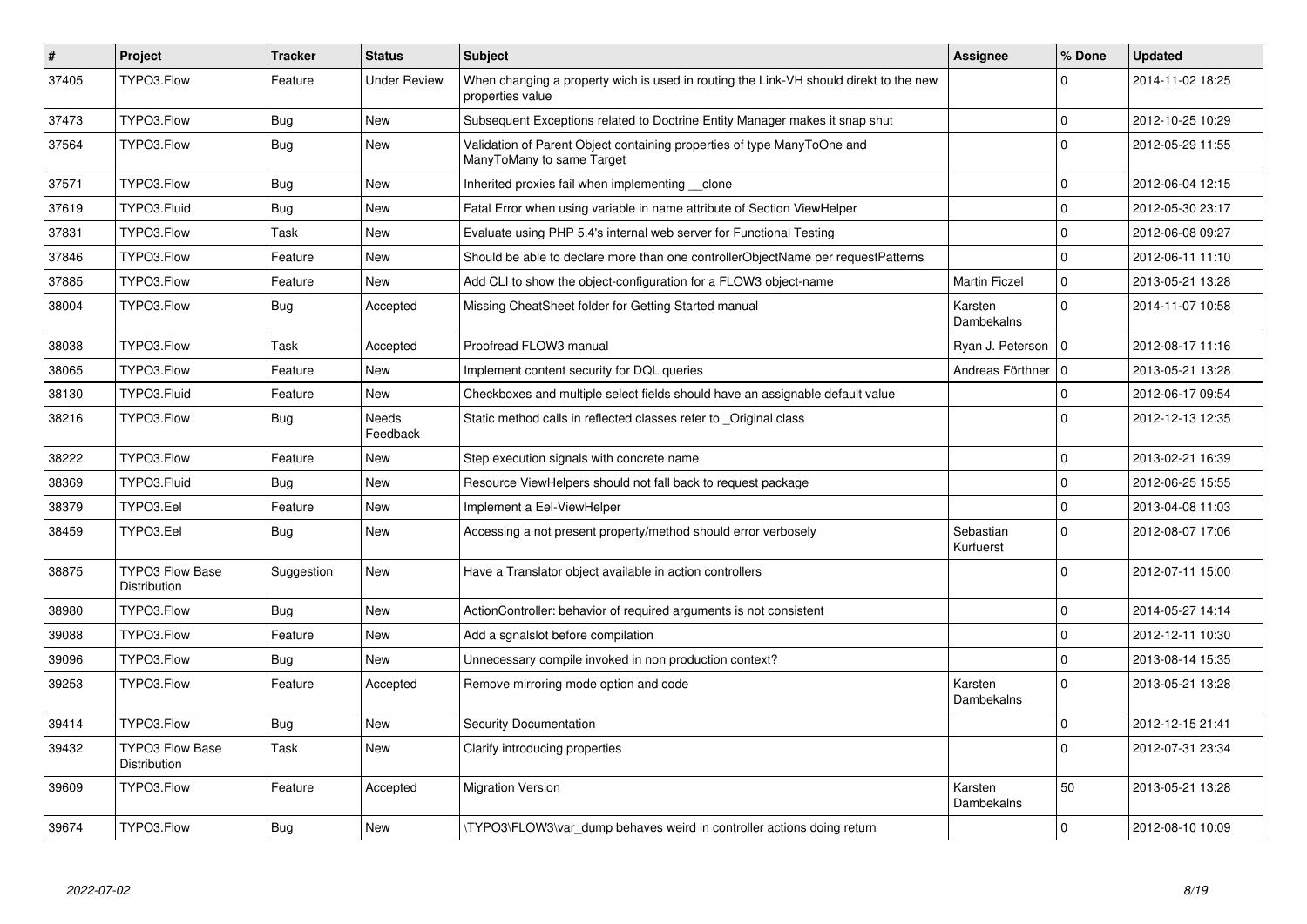| #     | Project                                | <b>Tracker</b> | <b>Status</b>            | Subject                                                                                                      | Assignee               | % Done      | <b>Updated</b>   |
|-------|----------------------------------------|----------------|--------------------------|--------------------------------------------------------------------------------------------------------------|------------------------|-------------|------------------|
| 39699 | TYPO3.Flow                             | Bug            | Accepted                 | SQL DDL for TYPO3\FLOW3\Cache\Backend\PdoBackend                                                             | Karsten<br>Dambekalns  | $\Omega$    | 2012-12-13 12:35 |
| 39788 | TYPO3.Flow                             | Feature        | New                      | RFC: Repository based NotExistsValidator                                                                     |                        | $\mathbf 0$ | 2012-08-14 16:14 |
| 39790 | TYPO3.Kickstart                        | Feature        | New                      | Allow forward slashes where backslashes need to be specified                                                 |                        | $\mathbf 0$ | 2012-08-14 09:28 |
| 39791 | TYPO3.Flow                             | <b>Bug</b>     | New                      | Reflection data of old aspect is not removed                                                                 |                        | $\mathbf 0$ | 2013-08-14 15:40 |
| 39910 | TYPO3.Flow                             | Feature        | Accepted                 | Ability to query user based on roles                                                                         |                        | $\mathbf 0$ | 2013-05-21 13:28 |
| 39936 | TYPO3.Fluid                            | Feature        | New                      | registerTagAttribute should handle default values                                                            |                        | $\mathbf 0$ | 2013-01-21 23:29 |
| 39990 | TYPO3.Fluid                            | Bug            | New                      | Same form twice in one template: hidden fields for empty values are only rendered<br>once                    |                        | $\Omega$    | 2012-08-20 11:21 |
| 40064 | TYPO3.Fluid                            | <b>Bug</b>     | New                      | Multiselect is not getting persisted                                                                         |                        | $\mathbf 0$ | 2014-03-27 22:12 |
| 40081 | TYPO3.Fluid                            | Feature        | New                      | Allow assigned variables as keys in arrays                                                                   |                        | $\mathbf 0$ | 2013-10-02 09:38 |
| 40283 | TYPO3.Flow                             | <b>Bug</b>     | New                      | New constructor in grandparent class not called                                                              |                        | $\mathbf 0$ | 2012-12-13 12:35 |
| 40410 | TYPO3.Flow                             | <b>Bug</b>     | <b>Needs</b><br>Feedback | Exception when using Apc, Memcached of Redis cache backend for reflection status<br>and object configuration | Karsten<br>Dambekalns  | $\Omega$    | 2012-10-25 15:56 |
| 40418 | TYPO3.Flow                             | Feature        | <b>Needs</b><br>Feedback | Add an option to flow3:cache:flush thats keeps user sessions active                                          |                        | $\Omega$    | 2014-10-03 20:17 |
| 40555 | TYPO3.Flow                             | Feature        | Accepted                 | Missing command arguments parameter in Core\Booting\Scripts::executeCommand()                                | Karsten<br>Dambekalns  | $\Omega$    | 2013-05-21 13:28 |
| 40802 | TYPO3.Flow                             | Bug            | Accepted                 | Documentation mistake (authentication)                                                                       | Karsten<br>Dambekalns  | $\Omega$    | 2014-03-20 14:13 |
| 40824 | TYPO3.Flow                             | <b>Bug</b>     | <b>Needs</b><br>Feedback | Modified action controller methods not detected properly                                                     | Andreas Förthner   0   |             | 2012-10-01 20:33 |
| 40854 | TYPO3.Flow                             | Task           | New                      | Update security documentation (authentication in 1.2)                                                        |                        | $\mathbf 0$ | 2013-08-14 15:35 |
| 40998 | TYPO3.Fluid                            | <b>Bug</b>     | <b>Under Review</b>      | Missing parent request namespaces in form field name prefix                                                  | Sebastian<br>Kurfuerst | $\Omega$    | 2013-08-14 15:39 |
| 41029 | TYPO3.Flow                             | <b>Bug</b>     | Accepted                 | Method security is also evaluating abstract classes                                                          | Karsten<br>Dambekalns  | $\Omega$    | 2013-01-19 21:55 |
| 41148 | TYPO3.Flow                             | <b>Bug</b>     | New                      | Converting of ValueObjects                                                                                   |                        | $\Omega$    | 2012-12-13 12:35 |
| 41414 | TYPO3.Flow                             | Task           | Needs<br>Feedback        | Check packageKey naming / file structure below Packages/Vendor                                               |                        | $\Omega$    | 2012-11-07 11:39 |
| 41420 | TYPO3.Flow                             | Feature        | New                      | Support entity versioning                                                                                    |                        | $\mathbf 0$ | 2012-09-27 14:11 |
| 41496 | TYPO3.Flow                             | Bug            | New                      | Upload identical Resources, deleting fails                                                                   |                        | $\mathbf 0$ | 2012-10-01 17:57 |
| 41508 | <b>TYPO3 Flow Base</b><br>Distribution | Task           | <b>Under Review</b>      | Replace Jasmine by Buster.js                                                                                 |                        | $\mathbf 0$ | 2012-10-01 20:58 |
| 41533 | TYPO3.Flow                             | <b>Bug</b>     | Needs<br>Feedback        | Ignored object-validation in editAction when redirecting back from updateAction                              |                        | $\mathbf 0$ | 2012-10-10 09:27 |
| 41727 | TYPO3.Flow                             | <b>Bug</b>     | Accepted                 | @Flow\Identity and @ORM\InheritanceType("JOINED") can't be used together                                     | Karsten<br>Dambekalns  | $\mathbf 0$ | 2013-01-21 17:15 |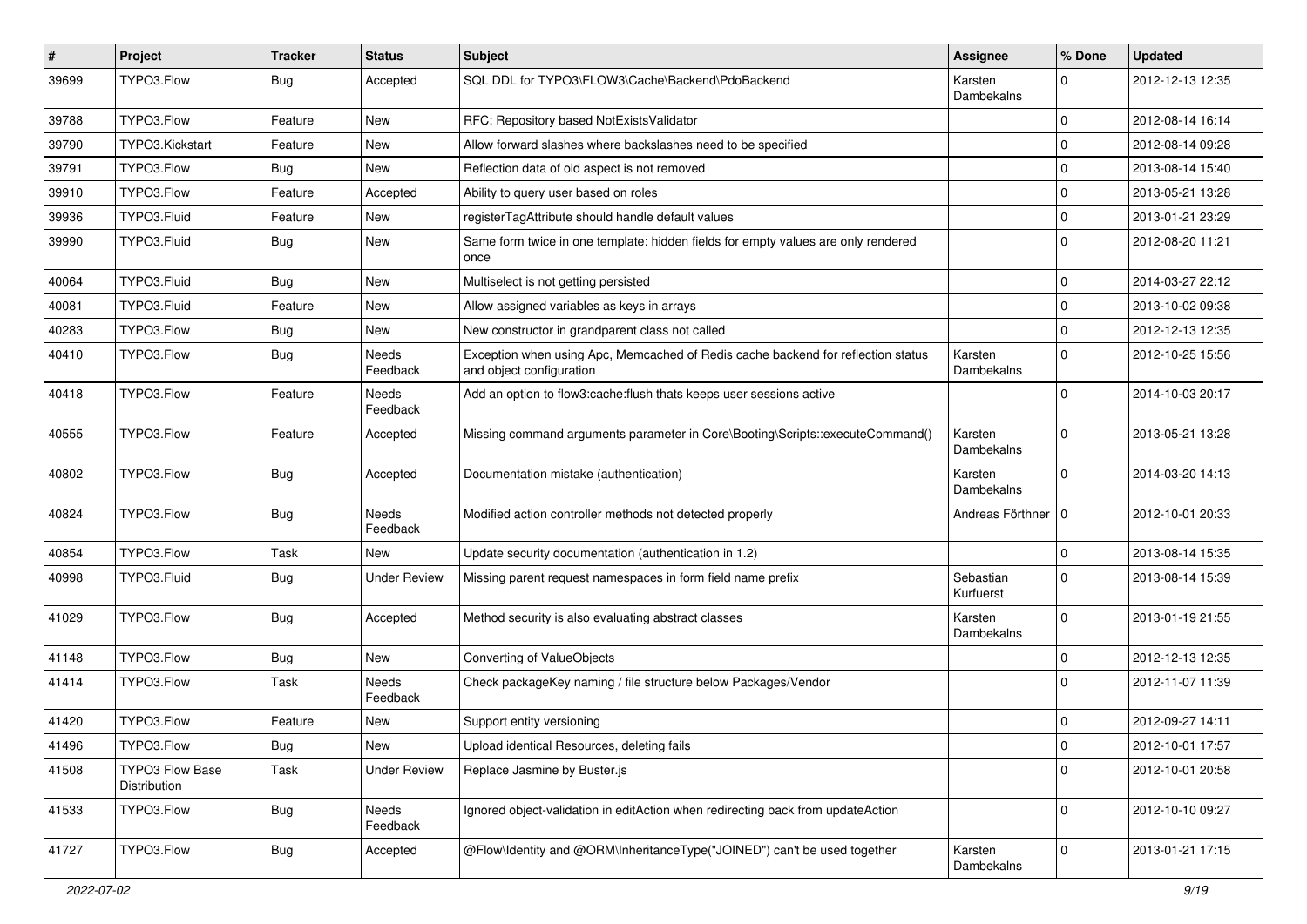| #     | Project                         | <b>Tracker</b> | <b>Status</b>            | Subject                                                                                        | <b>Assignee</b>         | % Done       | <b>Updated</b>   |
|-------|---------------------------------|----------------|--------------------------|------------------------------------------------------------------------------------------------|-------------------------|--------------|------------------|
| 41807 | TYPO3.Flow                      | Task           | Under Review             | Initialize the eventmanager in the EntityManagerInterface                                      |                         | 0            | 2013-05-21 13:28 |
| 41832 | TYPO3.Flow                      | Task           | New                      | Improve error handling for incompatible packages                                               | Christian Jul<br>Jensen | $\mathbf 0$  | 2012-10-10 14:44 |
| 41843 | TYPO3 Flow Base<br>Distribution | <b>Bug</b>     | New                      | Composer and rename issues (umbrella issue)                                                    |                         | 60           | 2013-01-15 17:19 |
| 41900 | TYPO3.Flow                      | Feature        | Accepted                 | Check for duplicate PSR-0 autoload namespaces                                                  | Christian Jul<br>Jensen | $\mathbf 0$  | 2013-05-21 13:28 |
| 42101 | TYPO3.Flow                      | Bug            | New                      | Proxyclasses are not rebuild in Development context unless cache is empty                      |                         | $\mathbf 0$  | 2013-08-14 15:35 |
| 42240 | TYPO3.Eel                       | Task           | New                      | Make Eel usable outside of TYPO3 Flow                                                          |                         | 0            | 2012-10-21 12:32 |
| 42397 | TYPO3.Fluid                     | Feature        | New                      | Missing viewhelper for general links                                                           |                         | $\mathbf 0$  | 2012-10-25 19:20 |
| 42407 | TYPO3 Flow Base<br>Distribution | Story          | New                      | Asset Management                                                                               |                         | $\mathbf 0$  | 2012-10-26 09:02 |
| 42408 | TYPO3 Flow Base<br>Distribution | Story          | New                      | Locale Detection / Selection                                                                   |                         | 0            | 2013-06-11 13:31 |
| 42465 | TYPO3.Flow                      | Task           | New                      | Document i18n settings                                                                         |                         | $\mathbf 0$  | 2013-08-14 15:35 |
| 42520 | TYPO3.Flow                      | Bug            | <b>New</b>               | Cache must be flushed globally for package state changes                                       |                         | $\mathbf 0$  | 2015-02-25 17:45 |
| 42550 | TYPO3.Flow                      | Task           | <b>Under Review</b>      | Add top-level .htaccess to block everything but Web                                            | Karsten<br>Dambekalns   | $\mathbf 0$  | 2012-12-11 22:43 |
| 42601 | TYPO3.Flow                      | <b>Bug</b>     | <b>Under Review</b>      | Content Security: QOM rewriting is omitted if used in certain cases in an Action<br>Controller | Robert Lemke            | 100          | 2013-08-14 15:35 |
| 42606 | TYPO3.Flow                      | <b>Bug</b>     | <b>New</b>               | Content Security with nested objects                                                           |                         | 0            | 2012-12-13 12:35 |
| 42743 | TYPO3.Fluid                     | Task           | New                      | Remove inline style for hidden form fields                                                     |                         | 0            | 2012-11-06 23:09 |
| 42888 | TYPO3.Flow                      | <b>Bug</b>     | Needs<br>Feedback        | ResourceManager chokes on non existing files                                                   |                         | $\Omega$     | 2012-11-12 18:02 |
| 43071 | TYPO3.Fluid                     | Task           | New                      | Remove TOKENS for adding fallback teplates in B                                                |                         | $\mathbf 0$  | 2012-11-18 14:22 |
| 43072 | TYPO3.Fluid                     | Task           | New                      | Remove TOKENS for adding templates fallback in Backporter                                      |                         | $\mathbf 0$  | 2012-11-18 14:20 |
| 43082 | TYPO3.Flow                      | Feature        | <b>Needs</b><br>Feedback | Add CLI support for scaffolding models, views, controller                                      |                         | $\Omega$     | 2015-01-05 11:39 |
| 43190 | TYPO3.Flow                      | <b>Bug</b>     | Accepted                 | Misleading exception message for incompatible database structure                               | Karsten<br>Dambekalns   | $\mathbf 0$  | 2013-08-14 15:35 |
| 43192 | TYPO3.Flow                      | <b>Bug</b>     | Accepted                 | findByIdentifier() for non-persisted objects not working for custom identifier properties      | Karsten<br>Dambekalns   | $\Omega$     | 2013-05-21 13:28 |
| 43346 | TYPO3.Fluid                     | Feature        | <b>Under Review</b>      | Allow property mapping configuration via template                                              | Karsten<br>Dambekalns   | $\mathbf{0}$ | 2013-12-16 10:14 |
| 43424 | TYPO3.Kickstart                 | Feature        | <b>Under Review</b>      | Support subpackage when kickstarting model & repository                                        | Karsten<br>Dambekalns   | $\mathsf 0$  | 2014-11-20 22:35 |
| 43541 | TYPO3.Flow                      | <b>Bug</b>     | New                      | Incomplete classes path detection for PSR-0                                                    |                         | $\mathbf 0$  | 2013-08-14 15:35 |
| 43572 | TYPO3.Flow                      | Feature        | New                      | Uri should support manipulation of query arguments                                             |                         | $\mathsf 0$  | 2012-12-04 09:55 |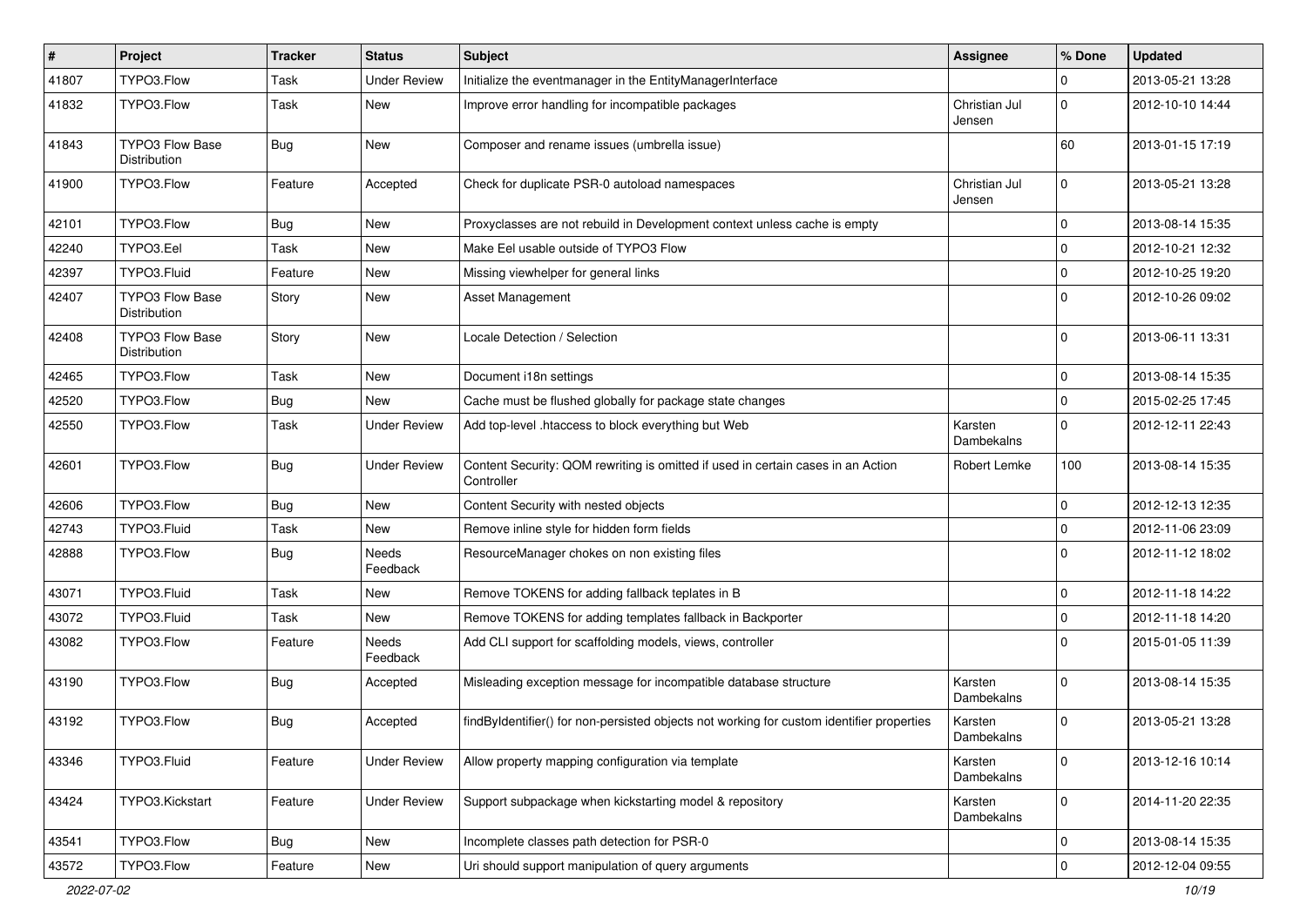| $\vert$ # | Project                                | <b>Tracker</b> | <b>Status</b>       | Subject                                                                               | <b>Assignee</b>        | % Done       | <b>Updated</b>   |
|-----------|----------------------------------------|----------------|---------------------|---------------------------------------------------------------------------------------|------------------------|--------------|------------------|
| 43621     | TYPO3.Flow                             | Bug            | <b>Under Review</b> | Composer installer overwrites Settings.yaml.example                                   | Karsten<br>Dambekalns  | $\Omega$     | 2013-11-26 19:12 |
| 43841     | TYPO3.Flow                             | Feature        | New                 | Add package support to validation errors                                              |                        | $\mathbf 0$  | 2012-12-10 16:20 |
| 43930     | TYPO3.Flow                             | Task           | Needs<br>Feedback   | Remove canRender() completely?!                                                       | Sebastian<br>Kurfuerst | $\Omega$     | 2012-12-18 15:09 |
| 43947     | TYPO3.Flow                             | <b>Bug</b>     | New                 | Redirect to login after Session timeout                                               |                        | $\mathbf 0$  | 2012-12-13 12:35 |
| 43967     | TYPO3.Flow                             | Bug            | New                 | Error in evaluating orphanRemoval in Flow Annotation driver                           |                        | $\Omega$     | 2013-01-03 11:00 |
| 43993     | TYPO3.Flow                             | Task           | New                 | Warn when no migrations are found at all during doctrine: migrate                     |                        | 0            | 2012-12-14 09:30 |
| 44078     | <b>TYPO3 Flow Base</b><br>Distribution | Task           | New                 | Probably false behavior in symlinked environment                                      |                        | $\Omega$     | 2012-12-18 13:17 |
| 44123     | TYPO3.Flow                             | Feature        | New                 | Make the "Flow requires the PHP setting "date.timezone"" error more beautiful         |                        | $\mathbf 0$  | 2013-12-25 01:55 |
| 44148     | TYPO3.Flow                             | <b>Bug</b>     | New                 | Documentation for executeCommand() needs clarification                                |                        | $\mathbf 0$  | 2013-08-14 15:35 |
| 44184     | TYPO3.Flow                             | <b>Bug</b>     | New                 | Request arguments are not merged correctly for single object actions                  |                        | $\mathbf 0$  | 2013-08-14 15:35 |
| 44185     | TYPO3.Flow                             | Bug            | New                 | XML body always need a root node                                                      |                        | $\mathbf 0$  | 2013-08-14 15:35 |
| 44186     | TYPO3.Flow                             | <b>Bug</b>     | New                 | Request does not accept custom Content-Type                                           |                        | $\Omega$     | 2013-08-14 15:35 |
| 44203     | TYPO3.Flow                             | <b>Bug</b>     | Needs<br>Feedback   | Session implementation is still racy                                                  | Robert Lemke           | 0            | 2013-08-14 15:35 |
| 44234     | TYPO3.Fluid                            | <b>Bug</b>     | <b>Under Review</b> | selectViewHelper's sorting does not respect locale collation                          |                        | $\mathbf 0$  | 2014-07-31 17:15 |
| 44244     | TYPO3.Flow                             | Bug            | New                 | defaultOrderings aren't applied on related objects                                    |                        | $\mathbf{0}$ | 2013-01-09 18:41 |
| 44314     | TYPO3.Flow                             | Task           | Accepted            | slightly file permissions for /Configuration/* and /Data/Persistent/EncryptionKey     | Karsten<br>Dambekalns  | 0            | 2013-11-25 14:21 |
| 44361     | TYPO3.Flow                             | Bug            | New                 | TYPO3\Flow\I18n\Formatter\DatetimeFormatter - caching DATETIME type                   |                        | $\mathbf 0$  | 2013-08-14 15:35 |
| 44375     | TYPO3.Flow                             | Task           | Accepted            | Make all persistence reads go through repositories                                    | Karsten<br>Dambekalns  | $\Omega$     | 2013-05-21 13:28 |
| 44396     | TYPO3.Flow                             | Task           | Accepted            | Move Doctrine ORM integration onto own namespace                                      | Karsten<br>Dambekalns  | $\Omega$     | 2013-05-21 13:28 |
| 44542     | TYPO3.Flow                             | Task           | New                 | Mention the risk of requestPatterns regarding foreign package's SecurityContext usage | Adrian Föder           | $\mathbf 0$  | 2013-01-17 18:39 |
| 44563     | TYPO3.Flow                             | Feature        | New                 | Logged in users via HTTP Basic always get re-authenticated                            |                        | $\mathbf 0$  | 2013-01-16 11:28 |
| 44684     | <b>TYPO3 Flow Base</b><br>Distribution | <b>Bug</b>     | New                 | Authorization header redirect in .htaccess strips the Basic-prefix                    |                        | $\Omega$     | 2014-09-16 23:41 |
| 44712     | TYPO3.Flow                             | Task           | Accepted            | Decouple Argument-Building in the HTTP-Request-Constructor                            |                        | 0            | 2013-01-23 11:19 |
| 44738     | TYPO3.Flow                             | Feature        | New                 | Re-Validation of argument's custom validators                                         |                        | $\mathbf 0$  | 2013-01-23 09:19 |
| 44891     | TYPO3.Flow                             | Feature        | New                 | Routes should be able to enforce http/https protocol                                  |                        | $\mathbf 0$  | 2014-05-14 19:55 |
| 45041     | TYPO3.Flow                             | Bug            | New                 | Set file permissions doesnt work                                                      |                        | $\mathbf 0$  | 2013-08-14 15:35 |
| 45100     | TYPO3.Flow                             | Feature        | <b>Under Review</b> | RequestDispatchingAspect should check if entry point can handle current request       | Christopher<br>Hlubek  | $\mathbf 0$  | 2013-02-08 15:32 |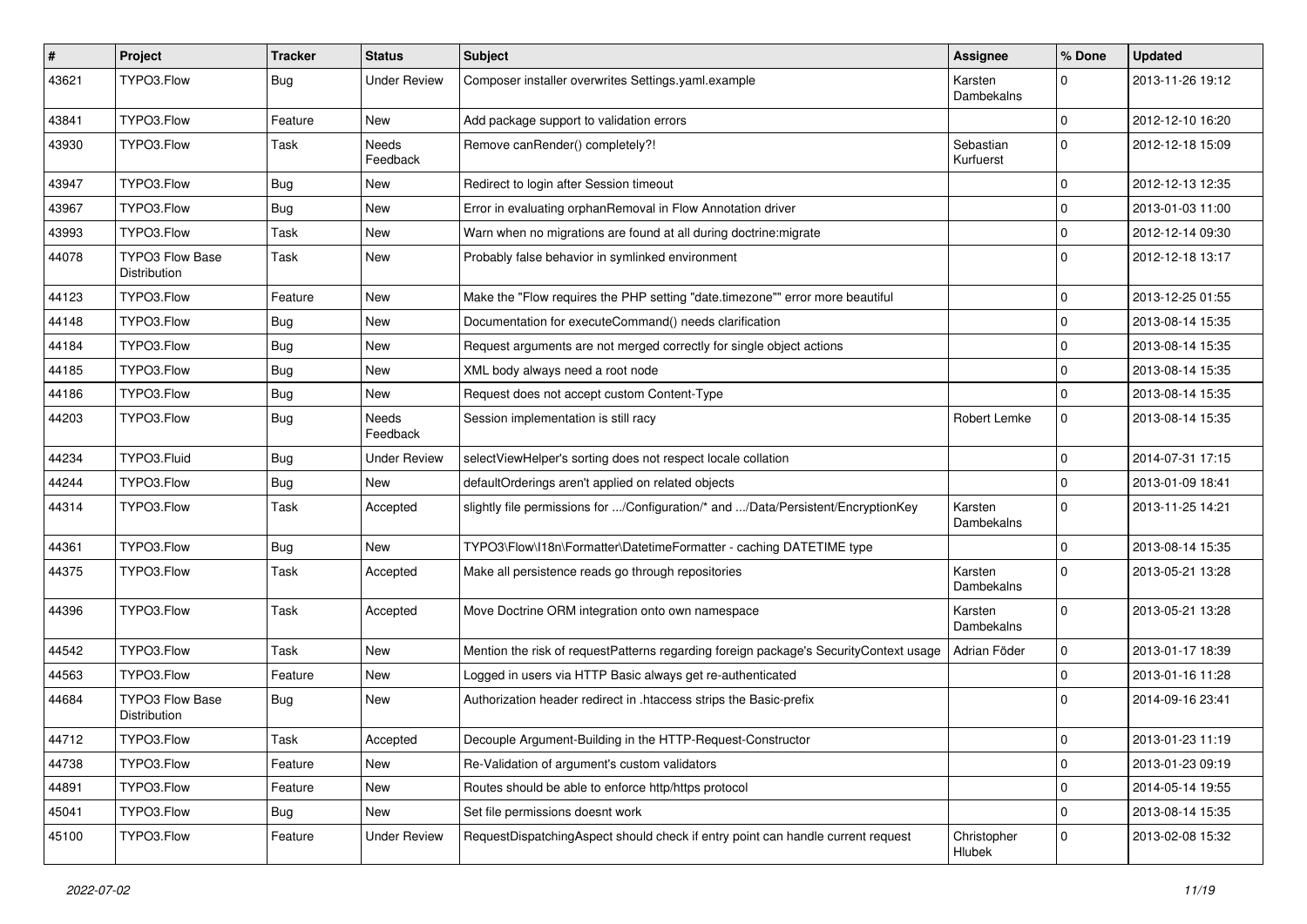| $\vert$ # | Project                                | <b>Tracker</b> | <b>Status</b>       | Subject                                                                                                              | <b>Assignee</b>       | % Done      | <b>Updated</b>   |
|-----------|----------------------------------------|----------------|---------------------|----------------------------------------------------------------------------------------------------------------------|-----------------------|-------------|------------------|
| 45103     | TYPO3.Flow                             | Feature        | New                 | Make static resource URI generation available outside of Fluid                                                       |                       | $\mathbf 0$ | 2013-02-03 13:16 |
| 45153     | TYPO3.Fluid                            | Feature        | New                 | f:be.menus.actionMenuItem - Detection of the current select option is insufficient                                   |                       | $\mathbf 0$ | 2013-02-04 23:17 |
| 45164     | <b>TYPO3 Flow Base</b><br>Distribution | Feature        | Accepted            | Define syntax for validation rules in YAML                                                                           | Karsten<br>Dambekalns | $\Omega$    | 2013-02-05 10:52 |
| 45249     | TYPO3.Flow                             | <b>Bug</b>     | <b>New</b>          | Update composer project-create command listing                                                                       |                       | $\mathbf 0$ | 2013-02-07 15:17 |
| 45253     | TYPO3.Flow                             | Task           | Accepted            | Throw exception in PointcutMethodNameFilter if given method's argument does not<br>match the actual method signature | Christian Müller      | $\mathbf 0$ | 2013-03-07 16:33 |
| 45272     | TYPO3.Flow                             | Bug            | New                 | Related Value Objects get deleted by default cascading                                                               |                       | $\mathbf 0$ | 2013-02-08 13:50 |
| 45345     | TYPO3.Fluid                            | Feature        | Needs<br>Feedback   | Easy to use comments for fluid that won't show in output                                                             |                       | $\Omega$    | 2013-03-26 20:40 |
| 45384     | TYPO3.Fluid                            | Bug            | New                 | Persisted entity object in widget-configuration cannot be deserialized (after reload)                                |                       | $\mathbf 0$ | 2013-08-14 15:35 |
| 45386     | TYPO3.Flow                             | <b>Bug</b>     | New                 | Package::buildArrayOfClassFiles tries to determine class names from file paths                                       |                       | $\mathbf 0$ | 2013-02-11 19:54 |
| 45394     | TYPO3.Fluid                            | Task           | <b>New</b>          | Forwardport Unit test for standalone view                                                                            |                       | $\Omega$    | 2013-02-11 22:39 |
| 45405     | TYPO3.Flow                             | Bug            | Accepted            | Uncaught Exception in DynamicRoutePart                                                                               | Bastian Waidelich   0 |             | 2014-03-05 11:19 |
| 45409     | TYPO3.Flow                             | Feature        | New                 | Support validation of abstract nested properties                                                                     |                       | $\mathbf 0$ | 2013-05-21 13:28 |
| 45413     | <b>TYPO3 Flow Base</b><br>Distribution | Bug            | <b>Under Review</b> | Overriding boolean properties using Objects yaml is broken                                                           |                       | 100         | 2013-12-10 13:26 |
| 45611     | TYPO3.Flow                             | <b>Bug</b>     | New                 | Destruction of session after logout should be configurable                                                           |                       | $\mathbf 0$ | 2013-02-19 16:41 |
| 45623     | TYPO3.Flow                             | Bug            | New                 | SQL error when calling TYPO3.Blog Setup controller                                                                   |                       | $\mathbf 0$ | 2013-02-21 12:16 |
| 45640     | TYPO3.Flow                             | <b>Bug</b>     | New                 | Every relation is set to cascade=all if the related entity is no aggregate root                                      |                       | $\mathbf 0$ | 2013-02-20 15:31 |
| 45669     | TYPO3.Flow                             | <b>Bug</b>     | <b>New</b>          | PersistentObjectConverter does not convert ValueObjects by __identity                                                |                       | $\mathbf 0$ | 2013-02-20 17:59 |
| 45851     | TYPO3.Flow                             | Feature        | Needs<br>Feedback   | Allow referencing environment variables in Settings.yaml                                                             | Adrian Föder          | $\mathbf 0$ | 2013-04-30 14:12 |
| 45917     | TYPO3.Flow                             | Bug            | New                 | RoutePartHandler transliteration must be improved                                                                    |                       | $\mathbf 0$ | 2014-02-17 09:13 |
| 46009     | TYPO3.Flow                             | Task           | New                 | Improve error message for missing class in Flow annotation driver                                                    |                       | $\mathbf 0$ | 2013-03-04 12:25 |
| 46010     | TYPO3.Flow                             | <b>Bug</b>     | New                 | Generating a DiscriminatorMap with base class in different namespace does not work                                   |                       | $\mathbf 0$ | 2013-03-04 12:30 |
| 46011     | TYPO3.Flow                             | Task           | New                 | Validate annotation with missing type should throw useful error                                                      |                       | $\mathbf 0$ | 2013-03-04 12:42 |
| 46050     | TYPO3.Flow                             | Feature        | New                 | To decouple log file writing at Logger->logException                                                                 |                       | $\mathbf 0$ | 2013-03-05 21:43 |
| 46063     | TYPO3.Flow                             | Feature        | New                 | Implement username password provider with "remember me" persistent cookie                                            | Christopher<br>Hlubek | $\Omega$    | 2014-09-23 00:26 |
| 46066     | TYPO3.Flow                             | <b>Bug</b>     | New                 | Currency formatter uses wrong format for ISO 4217 currency codes                                                     |                       | $\mathbf 0$ | 2013-03-06 16:29 |
| 46073     | TYPO3.Flow                             | <b>Bug</b>     | <b>Under Review</b> | Scripts::executeCommand must be usable outsite of TYPO3.Flow                                                         |                       | $\mathbf 0$ | 2013-03-06 19:14 |
| 46091     | TYPO3.Fluid                            | Task           | Needs<br>Feedback   | Show source file name and position on exceptions during parsing                                                      |                       | $\mathbf 0$ | 2013-03-07 11:26 |
| 46097     | TYPO3.Flow                             | <b>Bug</b>     | New                 | Logged in user gets session of an other logged in user                                                               | Robert Lemke          | $\mathbf 0$ | 2013-03-07 12:52 |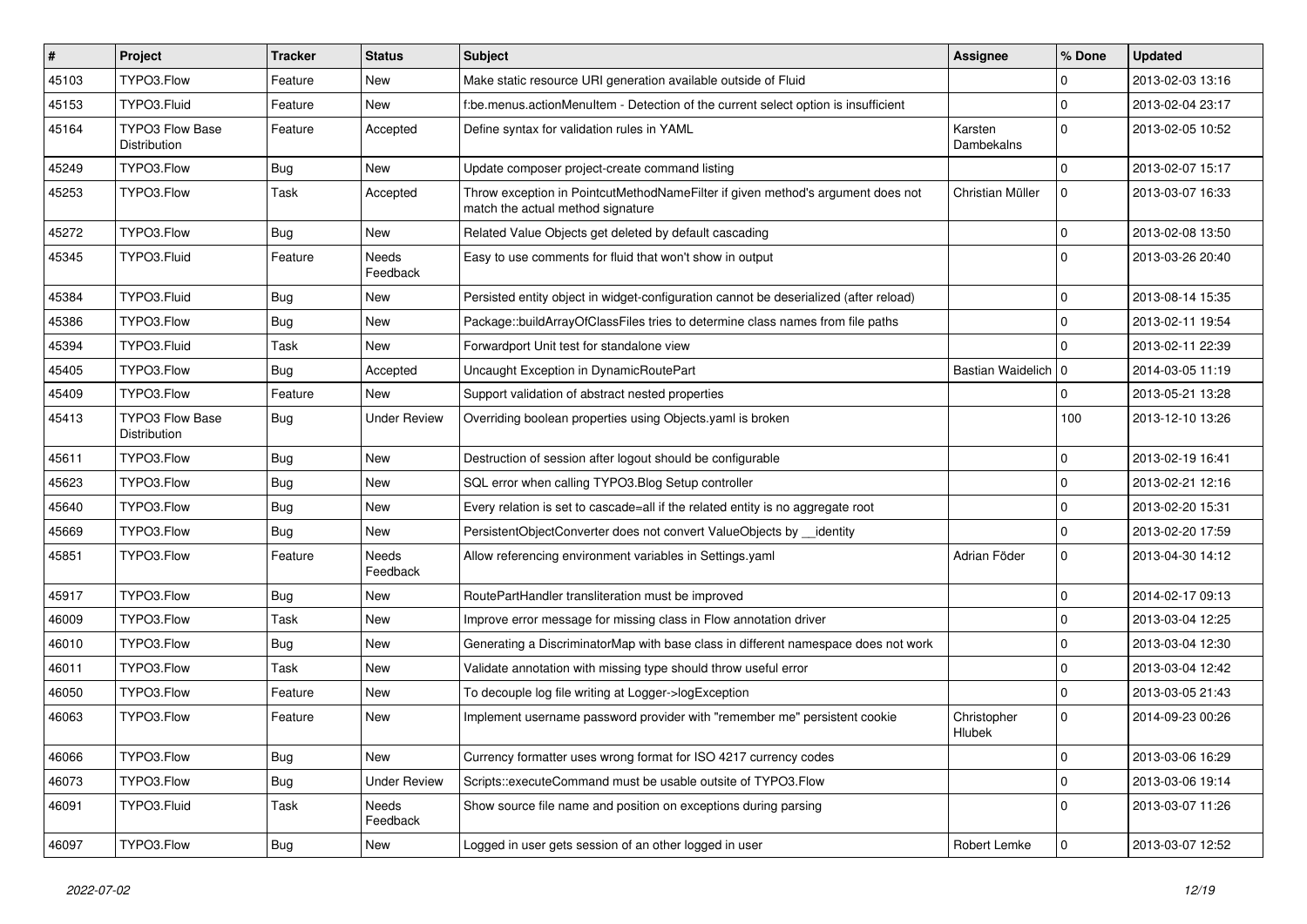| #     | Project                                | <b>Tracker</b> | <b>Status</b>       | <b>Subject</b>                                                                                                               | Assignee              | % Done              | <b>Updated</b>   |
|-------|----------------------------------------|----------------|---------------------|------------------------------------------------------------------------------------------------------------------------------|-----------------------|---------------------|------------------|
| 46120 | TYPO3.Flow                             | <b>Bug</b>     | New                 | Important step missing in the installation chapter                                                                           |                       | 0                   | 2013-03-08 10:23 |
| 46210 | TYPO3.Flow                             | Bug            | Needs<br>Feedback   | securityContext->getParty() in the initializeObject() method of a session-Scope object<br>throws exception on second request |                       | $\Omega$            | 2013-03-27 10:44 |
| 46216 | TYPO3.Flow                             | Feature        | New                 | Add wincache cache backend                                                                                                   |                       | 0                   | 2013-03-12 20:55 |
| 46244 | <b>TYPO3 Flow Base</b><br>Distribution | Bug            | <b>Under Review</b> | Remove call to PHP_BINDIR in CoreCommandController                                                                           |                       | $\Omega$            | 2013-03-19 11:39 |
| 46257 | TYPO3.Fluid                            | Feature        | <b>Under Review</b> | Add escape sequence support for Fluid                                                                                        |                       | $\mathbf 0$         | 2015-01-26 09:00 |
| 46289 | TYPO3.Fluid                            | Bug            | Needs<br>Feedback   | Enable Escaping Interceptor in XML request format                                                                            |                       | $\Omega$            | 2013-08-14 15:35 |
| 46318 | TYPO3.Flow                             | Feature        | New                 | [caching framework] Extend cache interface to handle multiple entries                                                        |                       | $\mathbf 0$         | 2013-03-15 12:19 |
| 46371 | TYPO3.Flow                             | Feature        | New                 | Support compilation of static information in proxy classes                                                                   | Christopher<br>Hlubek | $\Omega$            | 2013-03-16 21:26 |
| 46425 | TYPO3.Flow                             | Task           | <b>Under Review</b> | DI proxy classes use raw reflection instead of RelfectionService                                                             | Christian Müller      | $\mathbf 0$         | 2013-08-14 15:35 |
| 46545 | TYPO3.Fluid                            | Feature        | New                 | Better support for arrays in options of SelectViewHelper                                                                     |                       | $\Omega$            | 2013-03-22 13:35 |
| 46689 | TYPO3.Flow                             | <b>Bug</b>     | New                 | The new ClassLoader swallows Fatal Errors                                                                                    | Marc Neuhaus          | $\mathbf 0$         | 2013-05-14 09:21 |
| 46716 | TYPO3.Flow                             | Bug            | New                 | Empty class names in Dependencylniection proxy code when using Caches /<br>Factory-created dependencies                      |                       | $\Omega$            | 2013-05-21 13:22 |
| 46816 | TYPO3.Flow                             | Feature        | New                 | Add xcache cache backend                                                                                                     |                       | $\mathbf 0$         | 2013-05-21 13:28 |
| 46823 | TYPO3.Flow                             | Task           | Accepted            | Detect APC and APCu correctly                                                                                                |                       | $\mathbf 0$         | 2013-09-18 09:28 |
| 46910 | TYPO3.Flow                             | Feature        | New                 | Composer integration - PackageStates.php                                                                                     |                       | $\Omega$            | 2013-05-21 13:28 |
| 46974 | TYPO3.Flow                             | Bug            | Accepted            | Original and Proxy class in one file makes it difficult to reach 100% code coverage for<br>functional tests                  | Christian Müller      | $\Omega$            | 2013-05-21 13:28 |
| 47006 | TYPO3.Fluid                            | <b>Bug</b>     | <b>Under Review</b> | widget identifier are not unique                                                                                             |                       | $\mathbf 0$         | 2017-02-09 15:45 |
| 47052 | <b>TYPO3 Flow Base</b><br>Distribution | Bug            | New                 | Clear doctrine caches after migration applied                                                                                |                       | $\Omega$            | 2013-04-08 18:30 |
| 47073 | TYPO3.Flow                             | Bug            | New                 | Cookie causes Error after Update                                                                                             |                       | $\mathbf 0$         | 2014-12-16 11:59 |
| 47075 | TYPO3.Flow                             | Feature        | New                 | Make Exception more meaningful                                                                                               |                       | $\Omega$            | 2013-05-21 13:28 |
| 47191 | TYPO3.Flow                             | Feature        | <b>Under Review</b> | Make (property) Validators aware of parent class and the property they belong to                                             |                       | $\mathbf 0$         | 2015-02-13 18:25 |
| 47236 | TYPO3.Flow                             | Bug            | Needs<br>Feedback   | Error at offset 6279 of 6338                                                                                                 |                       | $\Omega$            | 2014-02-14 09:35 |
| 47273 | TYPO3.Flow                             | Feature        | New                 | Support mapping properties with differing types for setter and property                                                      |                       | 0                   | 2013-05-21 13:28 |
| 47325 | TYPO3.Flow                             | <b>Bug</b>     | <b>Under Review</b> | ReflectionData and classSchema caches need not be freezable                                                                  |                       | $\mathbf 0$         | 2013-05-21 13:08 |
| 47331 | TYPO3.Flow                             | <b>Bug</b>     | Accepted            | ObjectManager shutdown with Dependency Injection Proxy causes fatal errors                                                   |                       | $\mathbf 0$         | 2013-05-21 13:06 |
| 47339 | TYPO3.Flow                             | Feature        | Needs<br>Feedback   | Allow RequestHandlers to get the current Request injected                                                                    | Alexander Berl        | $\mathbf 0$         | 2013-05-21 13:28 |
| 47404 | TYPO3.Flow                             | Feature        | New                 | Add getters and setters methods for introduced properties                                                                    |                       | $\mathsf{O}\xspace$ | 2013-05-21 13:28 |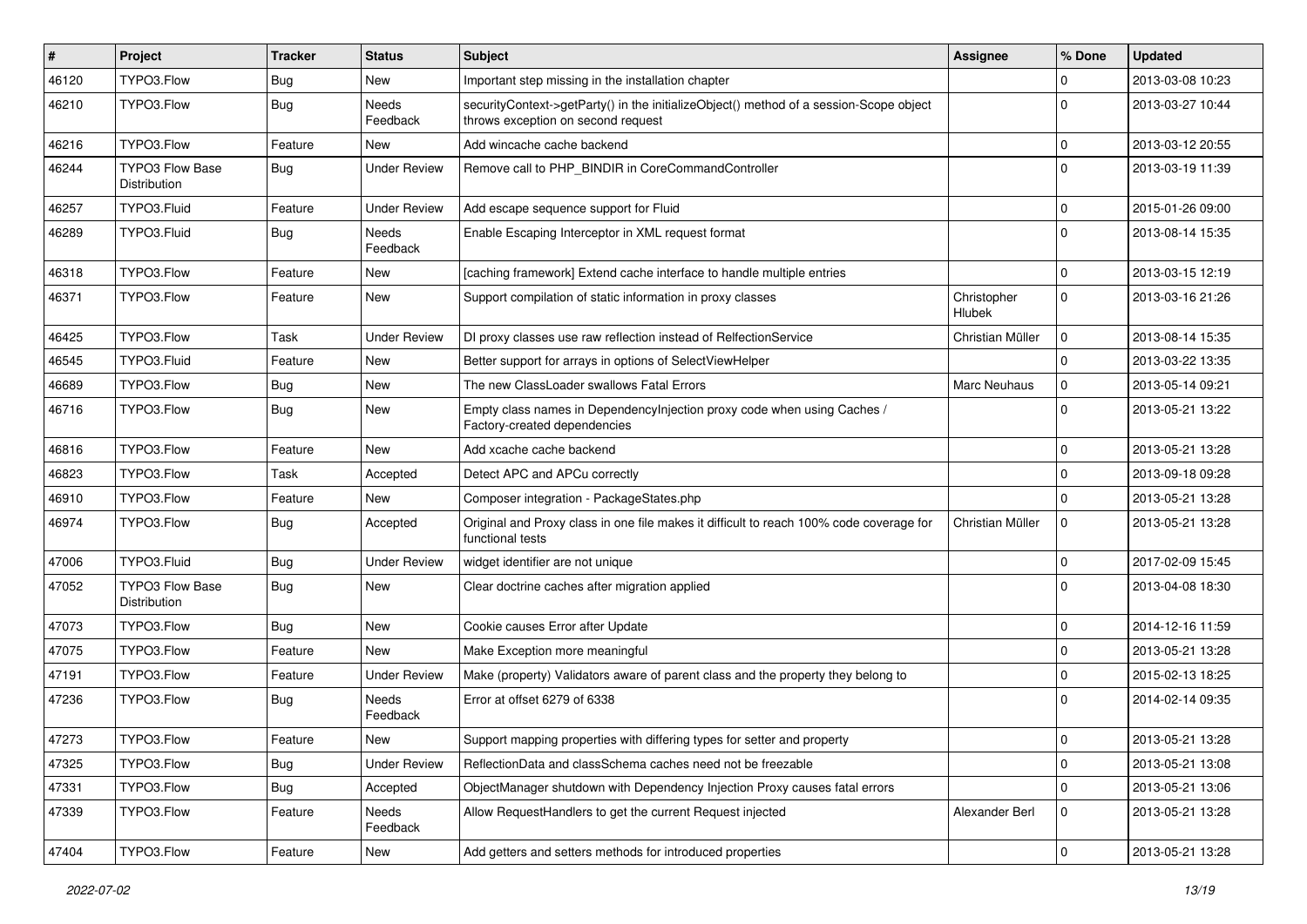| $\pmb{\#}$ | <b>Project</b>                         | <b>Tracker</b> | <b>Status</b>       | <b>Subject</b>                                                                                                                                    | Assignee              | % Done         | <b>Updated</b>   |
|------------|----------------------------------------|----------------|---------------------|---------------------------------------------------------------------------------------------------------------------------------------------------|-----------------------|----------------|------------------|
| 47419      | <b>TYPO3 Flow Base</b><br>Distribution | Bug            | New                 | Composer issues                                                                                                                                   |                       | $\Omega$       | 2013-08-14 15:34 |
| 47423      | <b>TYPO3 Flow Base</b><br>Distribution | Task           | <b>Under Review</b> | Decouple TYPO3. Party from Flow                                                                                                                   | Christian Müller      | $\Omega$       | 2013-04-22 09:34 |
| 47429      | TYPO3.Flow                             | Bug            | New                 | Global policy files no longer allowed                                                                                                             |                       | $\mathbf 0$    | 2013-07-14 19:20 |
| 47456      | TYPO3.Flow                             | Feature        | New                 | ManyToOne and OneToOne Relations of Objects passed as Action Argument are<br>loaded automatically                                                 |                       | $\Omega$       | 2013-08-28 15:11 |
| 47487      | TYPO3.Flow                             | Bug            | New                 | Functional test classes in package without classes are not compiled                                                                               |                       | $\mathbf 0$    | 2013-05-21 12:19 |
| 47601      | <b>TYPO3 Flow Base</b><br>Distribution | Bug            | New                 | Template Path of Submodules contains lowercase Namespace                                                                                          |                       | $\Omega$       | 2013-04-26 14:33 |
| 47637      | TYPO3 Flow Base<br>Distribution        | Bug            | New                 | Property with @ORM\Column(nullable=true,type="decimal",scale=2) results as type<br>"string" in Collection Objects and not as expected as "double" |                       | $\Omega$       | 2013-04-27 12:14 |
| 47638      | <b>TYPO3 Flow Base</b><br>Distribution | Bug            | New                 | Delete a ValueObject by its identity                                                                                                              |                       | $\Omega$       | 2013-04-27 13:14 |
| 47669      | TYPO3.Fluid                            | Task           | New                 | FormViewHelper does not define the default request method                                                                                         |                       | $\Omega$       | 2013-04-28 16:39 |
| 47818      | TYPO3.Welcome                          | Bug            | New                 | Wrong link on Welcome screen                                                                                                                      |                       | $\Omega$       | 2013-05-02 12:01 |
| 47858      | TYPO3.Flow                             | Bug            | Needs<br>Feedback   | Remove .htaccess from Composer Installer Essentials                                                                                               | Christopher<br>Hlubek | $\Omega$       | 2013-08-14 15:35 |
| 47859      | TYPO3.Flow                             | Task           | Accepted            | Logging: Do not log all decisions in \TYPO3\Flow\Security\Aspect\LoggingAspect                                                                    | Robert Lemke          | $\mathbf 0$    | 2013-08-14 16:10 |
| 47950      | TYPO3.Flow                             | Bug            | New                 | import of remote resources                                                                                                                        |                       | $\Omega$       | 2013-05-21 11:52 |
| 47951      | TYPO3.Flow                             | Feature        | New                 | Warn if persistence stack is not empty at the end of a get-request                                                                                |                       | $\Omega$       | 2013-05-21 13:28 |
| 48093      | TYPO3.Flow                             | Bug            | New                 | AbstractCompositeValidators memory consumption continuously grow                                                                                  |                       | $\Omega$       | 2013-05-21 11:49 |
| 48167      | TYPO3.Flow                             | Feature        | Accepted            | Command line account and role browsing                                                                                                            | Adrian Föder          | $\mathbf 0$    | 2013-05-21 13:28 |
| 48296      | TYPO3.Flow                             | Task           | Needs<br>Feedback   | Missing method in ExceptionHandlerInterface                                                                                                       |                       | $\Omega$       | 2013-05-21 11:39 |
| 48355      | TYPO3.Fluid                            | Feature        | New                 | Assign output of viewhelper to template variable for further processing.                                                                          |                       | $\Omega$       | 2013-07-06 18:05 |
| 48409      | TYPO3.Flow                             | Feature        | New                 | Introduce new Annotation "Slot" for wiring signal and slots                                                                                       |                       | $\mathbf 0$    | 2013-05-23 19:02 |
| 48429      | TYPO3.Flow                             | Bug            | New                 | Remove- and update-actions on repository are not persisted                                                                                        |                       | $\Omega$       | 2013-05-24 18:44 |
| 48430      | TYPO3.Flow                             | Bug            | <b>New</b>          | Default validator-messages are not correctly formatted                                                                                            |                       | $\Omega$       | 2013-05-22 00:36 |
| 48532      | TYPO3.Flow                             | Bug            | <b>Under Review</b> | JsonView Configuration behaves differently for arrays and objects                                                                                 | Alexander Berl        | $\mathbf 0$    | 2014-06-11 15:53 |
| 48596      | TYPO3.Flow                             | <b>Bug</b>     | <b>Under Review</b> | Ignored Tags configuration should be easier to configure from packages                                                                            | Alexander Berl        |                | 2015-02-14 13:00 |
| 48657      | TYPO3.Flow                             | Feature        | <b>Under Review</b> | support HTTP_RANGE                                                                                                                                |                       | $\mathbf 0$    | 2013-06-20 16:19 |
| 48862      | TYPO3.Flow                             | Feature        | New                 | Possibility to exclude package from file monitoring                                                                                               |                       | $\mathbf 0$    | 2013-06-05 10:03 |
| 48873      | TYPO3.Flow                             | <b>Bug</b>     | New                 | Error when calling resourceManager->deleteResource on unpublished Resource                                                                        |                       | $\mathbf{0}$   | 2013-06-05 13:46 |
| 48898      | TYPO3.Flow                             | Bug            | New                 | configuration for roles fails if one of Policy yaml files contain empty "roles array"                                                             | Christian Müller      | $\overline{0}$ | 2013-06-05 19:06 |
| 49011      | TYPO3.Flow                             | Bug            | <b>Under Review</b> | Support executing TYPO3.Flow inside a PHAR                                                                                                        |                       | $\overline{0}$ | 2014-10-03 15:21 |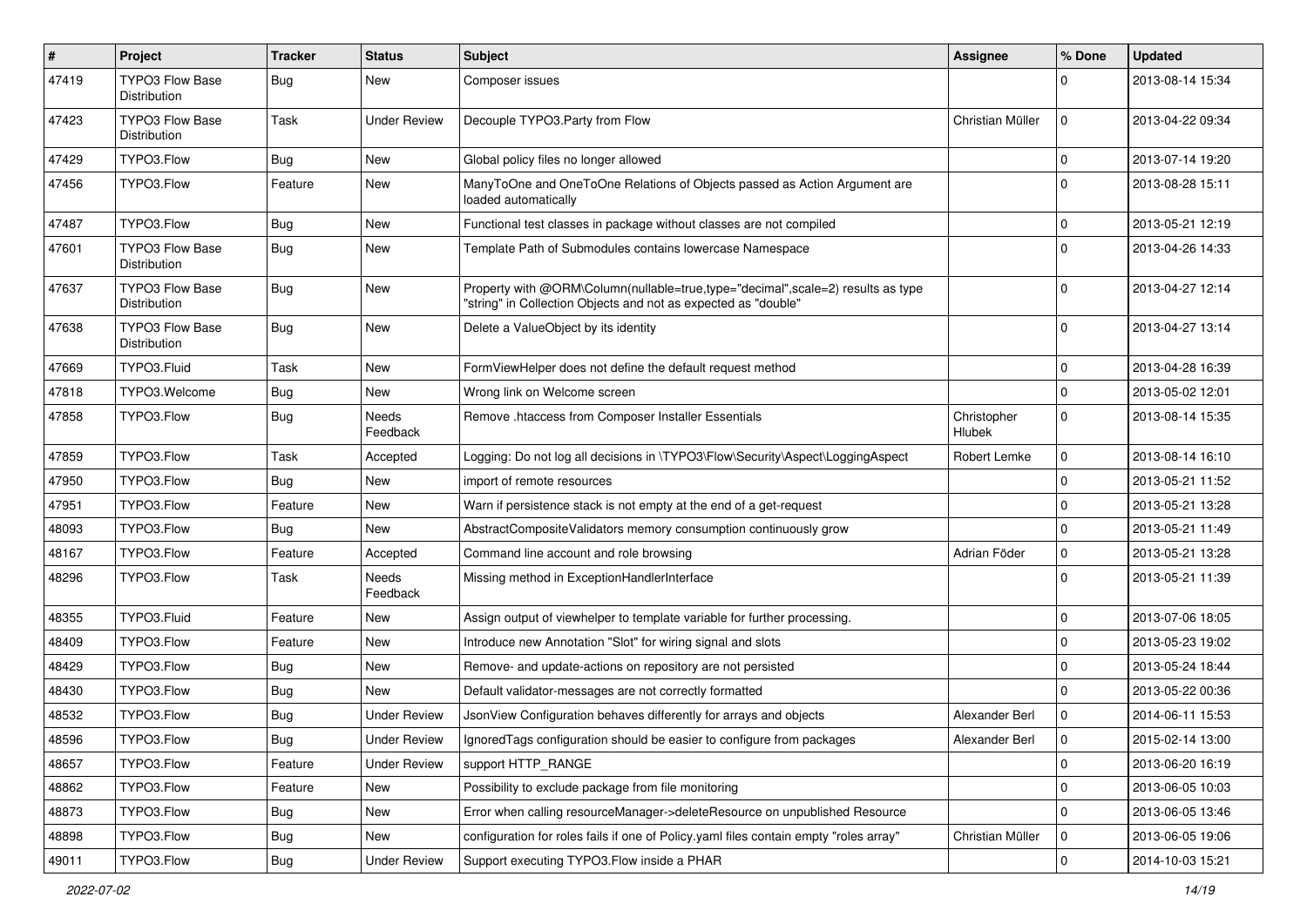| #     | Project                                       | <b>Tracker</b> | <b>Status</b>       | <b>Subject</b>                                                                                                                         | Assignee              | % Done       | <b>Updated</b>   |
|-------|-----------------------------------------------|----------------|---------------------|----------------------------------------------------------------------------------------------------------------------------------------|-----------------------|--------------|------------------|
| 49025 | TYPO3.Flow                                    | Task           | Under Review        | Dynamic locale detection / determination                                                                                               | Adrian Föder          | 0            | 2013-12-28 10:48 |
| 49038 | TYPO3.Fluid                                   | Bug            | New                 | form.select does not select the first item if prependOptionValue is used                                                               |                       | $\Omega$     | 2013-06-11 22:11 |
| 49039 | TYPO3.Flow                                    | Feature        | New                 | RFC: Use PSR-3 logger interface in Flow                                                                                                |                       | $\mathbf 0$  | 2013-07-10 15:19 |
| 49050 | TYPO3.Flow                                    | Feature        | New                 | Allow Subqueries in QueryInterface                                                                                                     |                       | $\mathbf 0$  | 2013-06-12 10:43 |
| 49372 | TYPO3.Flow                                    | <b>Bug</b>     | New                 | ObjectConverter ignores implemented interface when mapping subtype                                                                     |                       | 0            | 2013-06-24 09:24 |
| 49373 | TYPO3.Flow                                    | <b>Bug</b>     | New                 | Methods policy with key "Controllers" is ignored                                                                                       |                       | $\mathbf 0$  | 2013-06-24 10:03 |
| 49423 | TYPO3.Flow                                    | <b>Bug</b>     | New                 | Role name and packageKey are not accessible                                                                                            |                       | $\Omega$     | 2013-09-05 10:26 |
| 49566 | TYPO3.Flow                                    | <b>Bug</b>     | New                 | NULL source values are not handled correctly                                                                                           | Adrian Föder          | $\mathbf 0$  | 2013-07-02 08:21 |
| 49600 | TYPO3.Fluid                                   | <b>Bug</b>     | New                 | f:form tag shown as a HTML on frontend                                                                                                 |                       | $\Omega$     | 2013-12-04 13:04 |
| 49756 | TYPO3.Fluid                                   | Feature        | <b>Under Review</b> | Select values by array key in checkbox viewhelper                                                                                      |                       | $\Omega$     | 2014-03-25 02:40 |
| 49780 | TYPO3.Flow                                    | <b>Bug</b>     | New                 | Roles are not synchronized                                                                                                             |                       | $\mathbf 0$  | 2013-07-08 10:11 |
| 49801 | TYPO3.Flow                                    | <b>Bug</b>     | New                 | TYPO3\Flow\Security\Exception\AccessDeniedException thrown in file<br>TYPO3_Flow_Security_Authorization_AccessDecisionVoterManager.php |                       | $\Omega$     | 2013-07-09 04:53 |
| 49806 | TYPO3.Flow                                    | Task           | Accepted            | Date formatting should care about the time zone                                                                                        | Adrian Föder          | $\mathbf 0$  | 2013-07-09 10:16 |
| 50080 | TYPO3.Flow                                    | <b>Bug</b>     | Needs<br>Feedback   | Broken concept for CLI/Web separation                                                                                                  | Karsten<br>Dambekalns | $\Omega$     | 2013-08-13 08:42 |
| 50115 | TYPO3.Flow                                    | Feature        | <b>Under Review</b> | During the policy loading, we need to take care if class exist                                                                         | Dominique Feyer       | $\Omega$     | 2013-10-04 10:23 |
| 50130 | <b>TYPO3 Flow Base</b><br>Distribution        | <b>Bug</b>     | Needs<br>Feedback   | Different fallback for php.exe on windows                                                                                              |                       | $\Omega$     | 2013-07-21 21:43 |
| 50255 | <b>TYPO3 Flow Base</b><br><b>Distribution</b> | <b>Bug</b>     | New                 | Different collations runnig migrate/update                                                                                             |                       | $\Omega$     | 2013-11-16 23:05 |
| 50262 | TYPO3.Flow                                    | Feature        | New                 | Add Keywords to composer Json                                                                                                          |                       | $\mathbf 0$  | 2013-07-21 22:49 |
| 50342 | TYPO3.Flow                                    | <b>Bug</b>     | New                 | PropertyMapper: Use of interface method before implementation check                                                                    |                       | $\Omega$     | 2013-07-23 16:42 |
| 50382 | TYPO3.Flow                                    | Task           | New                 | Impossible to use arguments in CLI that are added by overriding<br>initializeCommandMethodArguments()                                  |                       | $\Omega$     | 2013-08-19 14:32 |
| 50395 | TYPO3.Flow                                    | <b>Bug</b>     | Accepted            | Route cache caches routes for non dispatchable requests                                                                                | Bastian Waidelich   0 |              | 2013-10-14 12:00 |
| 50869 | TYPO3.Flow                                    | <b>Bug</b>     | New                 | key() invoked on object                                                                                                                |                       | $\Omega$     | 2013-08-07 13:18 |
| 50888 | TYPO3.Fluid                                   | <b>Bug</b>     | <b>Under Review</b> | WSOD by changing name of section and if Fluid caches are generated                                                                     |                       | $\Omega$     | 2014-08-26 15:52 |
| 50901 | TYPO3.Flow                                    | Feature        | New                 | @IgnoreValidation also for class fields                                                                                                |                       | 0            | 2014-02-21 10:01 |
| 51100 | TYPO3.Fluid                                   | Feature        | New                 | Links with absolute URI should have the option of URI Scheme                                                                           |                       | $\mathbf{0}$ | 2013-08-16 12:06 |
| 51120 | TYPO3.Flow                                    | Bug            | New                 | TYPO3\Flow\Core\Booting::buildSubprocessCommand - wrong command if passed<br>more than one parameters                                  |                       | $\Omega$     | 2013-12-11 16:33 |
| 51183 | TYPO3 Flow Base<br>Distribution               | Task           | New                 | CLI improvements                                                                                                                       |                       | 50           | 2015-02-25 17:45 |
| 51188 | TYPO3.Flow                                    | <b>Bug</b>     | New                 | Doctrine does not respect AOP-injected properties                                                                                      |                       | $\mathbf 0$  | 2013-12-07 11:13 |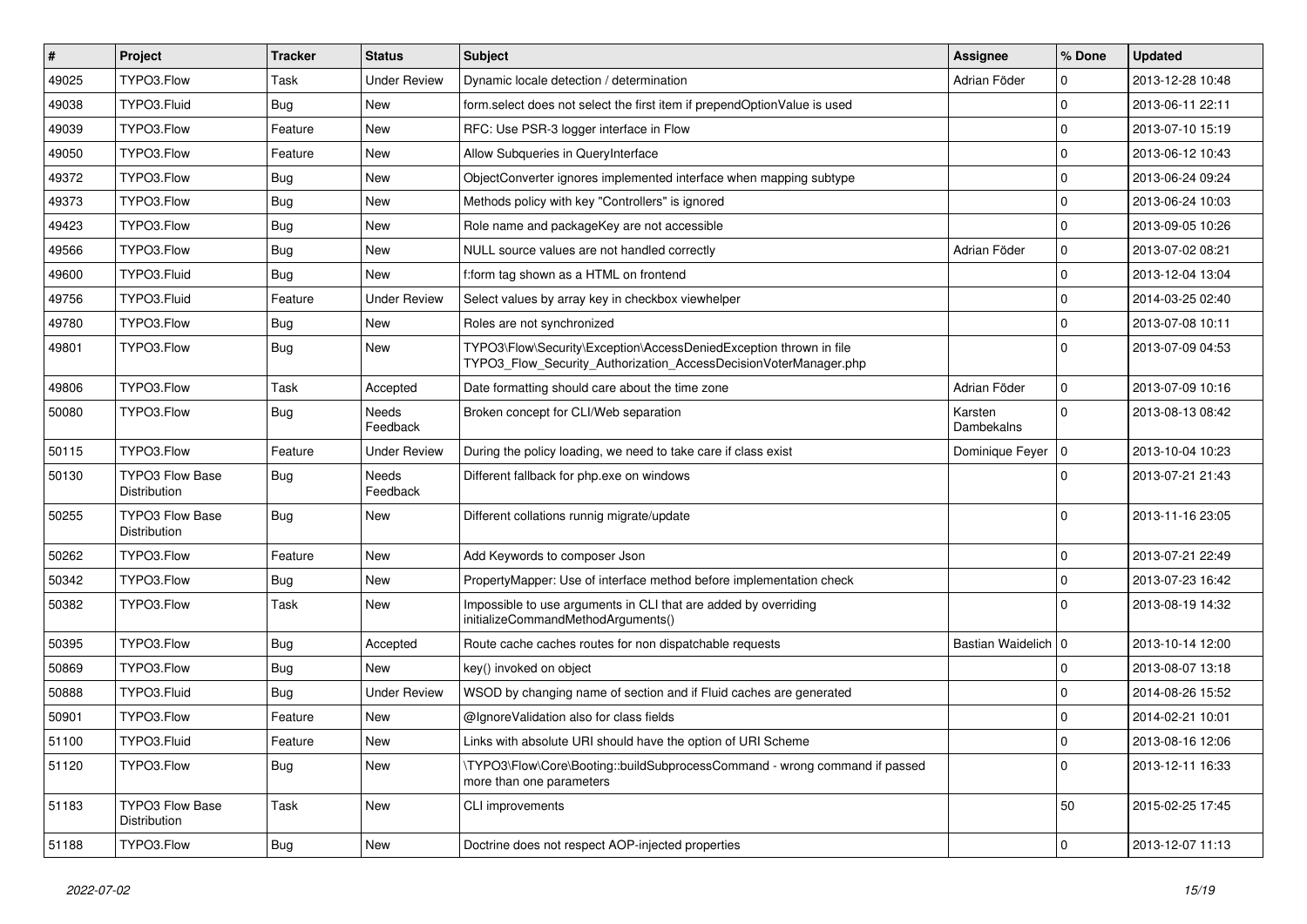| $\vert$ # | Project                                | <b>Tracker</b> | <b>Status</b>       | <b>Subject</b>                                                                                     | Assignee        | % Done         | <b>Updated</b>   |
|-----------|----------------------------------------|----------------|---------------------|----------------------------------------------------------------------------------------------------|-----------------|----------------|------------------|
| 51239     | TYPO3.Fluid                            | <b>Bug</b>     | <b>Under Review</b> | AbstractViewHelper use incorrect method signature for "\$this->systemLogger->log()"                | Adrian Föder    | 0              | 2014-04-11 11:17 |
| 51277     | TYPO3.Fluid                            | Feature        | <b>New</b>          | ViewHelper context should be aware of actual file occurrence                                       |                 | $\mathbf 0$    | 2013-08-23 08:43 |
| 51286     | TYPO3.Flow                             | Task           | New                 | Custom error views should introduce a controller context somehow                                   |                 | $\mathbf 0$    | 2013-08-23 11:24 |
| 51312     | TYPO3.Flow                             | Bug            | New                 | Default php error handler generates warning (when loading<br>TYPO3\Flow\Error\Exception class)     |                 | $\Omega$       | 2013-08-24 16:07 |
| 51459     | TYPO3.Flow                             | Feature        | New                 | Allow catching of particular exceptions on property mapping                                        |                 | 0              | 2013-10-22 13:44 |
| 51489     | TYPO3.Flow                             | <b>Bug</b>     | New                 | Doctrine\Common\Annotations\AnnotationException thrown in file<br>AnnotationException.php          |                 | $\Omega$       | 2014-02-06 10:20 |
| 51530     | TYPO3.Flow                             | Task           | New                 | Improve speed of Files::readDirectoryRecursively using RecursiveDirectoryIterator?                 |                 | 0              | 2013-08-29 19:49 |
| 51676     | TYPO3.Flow                             | Feature        | <b>Under Review</b> | Support of symlinks for Resources                                                                  |                 | 100            | 2015-06-13 12:51 |
| 51704     | TYPO3.Flow                             | <b>Bug</b>     | New                 | TYPO3\Flow\Error\Exception thrown in file ErrorHandler.php                                         |                 | 0              | 2013-09-17 08:42 |
| 51763     | TYPO3.Flow                             | Bug            | New                 | HttpRequest always returns content of the current request                                          |                 | $\Omega$       | 2015-02-20 12:53 |
| 51809     | TYPO3.Flow                             | <b>Bug</b>     | <b>Under Review</b> | Commit "[BUGFIX] Published resources don't support symlinks" produces an fatal error<br>on Windows | Adrian Föder    | 100            | 2015-06-13 12:51 |
| 51811     | TYPO3.Flow                             | Bug            | New                 | Improve session handle when the authenticated account is removed from persitance                   | Dominique Feyer | $\overline{0}$ | 2014-03-27 12:21 |
| 51847     | TYPO3.Flow                             | Bug            | New                 | Overiding controller actions with other required parameter sets results in fatal error.            |                 | $\mathbf 0$    | 2013-09-09 10:54 |
| 51972     | TYPO3.Flow                             | Bug            | New                 | Joins for every deep property constraint make cartesian selection                                  | Adrian Föder    | $\Omega$       | 2013-09-13 10:04 |
| 52005     | TYPO3.Flow                             | <b>Bug</b>     | New                 | TYPO3\Flow\Error\Exception thrown in file ErrorHandler.php                                         |                 | $\mathbf 0$    | 2013-09-14 14:22 |
| 52014     | TYPO3.Flow                             | <b>Bug</b>     | New                 | Migration makes fields NOT NULL even though not true                                               |                 | $\mathbf 0$    | 2013-10-15 18:27 |
| 52185     | TYPO3.Flow                             | Bug            | New                 | PositionalArraySorter should detect recursive dependencies                                         |                 | $\mathbf 0$    | 2013-09-23 13:02 |
| 52280     | TYPO3.Flow                             | Task           | <b>Under Review</b> | Throw Exception if there is an array in PSR-0 autoload                                             |                 | 0              | 2013-10-05 11:30 |
| 52419     | TYPO3.Fluid                            | <b>Bug</b>     | New                 | Wrong PHPDocs notation for default value inline f:translate viewhelper                             |                 | $\Omega$       | 2013-10-01 09:10 |
| 52430     | TYPO3.Flow                             | <b>Bug</b>     | New                 | Cannot convert from UUID to auto-increment ID                                                      |                 | 0              | 2013-10-01 15:48 |
| 52509     | <b>TYPO3 Flow Base</b><br>Distribution | <b>Bug</b>     | New                 | Child-Object's Identifier get's lost on Form-Submission with Validation Error                      |                 | $\Omega$       | 2013-10-03 16:18 |
| 52526     | <b>TYPO3 Flow Base</b><br>Distribution | <b>Bug</b>     | New                 | Unfinished programming of DateTime converter                                                       |                 | $\Omega$       | 2013-10-04 10:36 |
| 52536     | TYPO3.Fluid                            | <b>Bug</b>     | <b>Under Review</b> | Errorclass not set if no property-attribute set                                                    |                 | 0              | 2016-01-06 10:02 |
| 52590     | TYPO3.Flow                             | Feature        | New                 | Provide a way to get the Doctrine QueryBuilder                                                     |                 | $\mathbf 0$    | 2013-10-11 10:39 |
| 52591     | TYPO3.Fluid                            | Bug            | New                 | The Pagination Widget broken for joined objects                                                    |                 | $\mathbf{0}$   | 2013-10-07 21:59 |
| 52640     | TYPO3.Fluid                            | Feature        | <b>Under Review</b> | Create an UnlessViewHelper as opposite to the IfViewHelper                                         | Marc Neuhaus    | $\mathbf 0$    | 2014-08-01 09:02 |
| 52909     | TYPO3.Flow                             | <b>Bug</b>     | New                 | Class Loader fallback to non-proxy hides fatal errors                                              |                 | $\mathbf 0$    | 2013-10-17 11:24 |
| 52938     | <b>TYPO3 Flow Base</b><br>Distribution | <b>Bug</b>     | New                 | Resource stream wrapper doesn't work with foreign package                                          |                 | $\mathbf 0$    | 2013-10-18 10:31 |
| 52945     | TYPO3.Flow                             | <b>Bug</b>     | New                 | Excluded classes should only be excluded from reflection but still autoloaded                      |                 | $\mathbf 0$    | 2013-10-19 12:52 |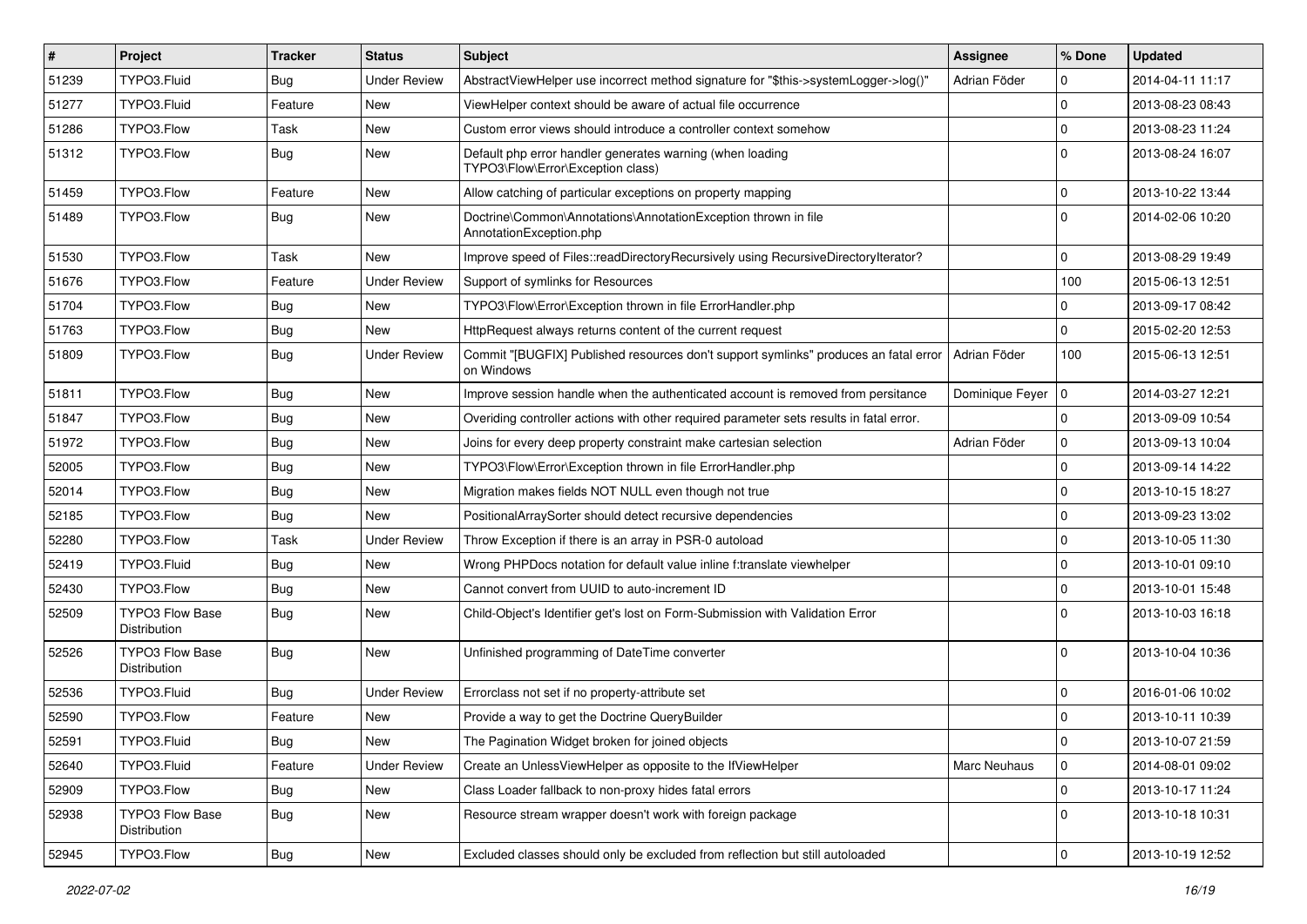| $\vert$ # | Project                                       | <b>Tracker</b> | <b>Status</b>       | Subject                                                                                     | Assignee              | % Done         | <b>Updated</b>   |
|-----------|-----------------------------------------------|----------------|---------------------|---------------------------------------------------------------------------------------------|-----------------------|----------------|------------------|
| 53177     | TYPO3.Flow                                    | Feature        | New                 | entity resource policy value support for `this`                                             |                       | $\mathbf 0$    | 2014-05-20 09:22 |
| 53180     | <b>TYPO3 Flow Base</b><br><b>Distribution</b> | <b>Bug</b>     | New                 | InjectSettings doesnt work on inheritance (Level 2)                                         |                       | $\Omega$       | 2013-11-26 21:46 |
| 53189     | TYPO3.Flow                                    | Bug            | New                 | Blog tutorial no longer works                                                               | <b>Philipp Maier</b>  | $\mathbf 0$    | 2013-10-29 09:50 |
| 53224     | TYPO3.Flow                                    | Bug            | New                 | Constructor in subclass breaks call chain leading to missing identifier / uuid              |                       | $\Omega$       | 2013-10-30 12:06 |
| 53262     | TYPO3.Flow                                    | Bug            | New                 | FileBakend have some race condition                                                         | Dominique Feyer       | $\overline{0}$ | 2013-11-01 10:48 |
| 53350     | TYPO3.Flow                                    | Bug            | Accepted            | Trying to create a Link in an Template in CLI Context should provide a helpful<br>exception | Bastian Waidelich   0 |                | 2013-11-05 15:00 |
| 53533     | TYPO3.Flow                                    | Bug            | New                 | Class reflection assumes reverse PSR-0, can lead to fail in autoloader                      |                       | $\mathbf 0$    | 2013-11-11 21:05 |
| 53620     | TYPO3.Flow                                    | <b>Bug</b>     | New                 | Move Classes/TYPO3/Flow/Composer to own Package                                             |                       | $\Omega$       | 2014-01-01 16:02 |
| 53790     | <b>TYPO3 Flow Base</b><br>Distribution        | <b>Bug</b>     | New                 | Translation handling in Flashmessages is inconsistent to Validation errors                  |                       | $\Omega$       | 2013-11-20 10:46 |
| 53806     | TYPO3.Fluid                                   | Bug            | <b>Under Review</b> | Paginate widget maximumNumberOfLinks rendering wrong number of links                        | Bastian Waidelich   0 |                | 2014-06-18 12:13 |
| 53851     | TYPO3.Flow                                    | Bug            | New                 | TYPO3\Flow\Core\Booting\Exception\SubProcessException thrown in file Scripts.php            |                       | $\mathbf 0$    | 2014-01-01 00:00 |
| 53961     | TYPO3 Flow Base<br>Distribution               | Bug            | New                 | Composer installer scripts create a .Packages folder                                        |                       | $\Omega$       | 2013-11-28 13:06 |
| 53971     | TYPO3.Kickstart                               | Feature        | New                 | Login functionality                                                                         |                       | $\mathbf 0$    | 2013-12-16 10:39 |
| 54037     | TYPO3.Flow                                    | Feature        | <b>Under Review</b> | JsonView accepts encoding options                                                           |                       | $\mathbf 0$    | 2014-12-14 11:46 |
| 54046     | TYPO3.Flow                                    | Bug            | New                 | Removal of ValueObjects from a ManyToMany relationship is not possible                      |                       | $\mathbf{0}$   | 2015-02-05 11:01 |
| 54146     | TYPO3.Flow                                    | Bug            | New                 | Different sorting of arguments in ACL Patterns doesnt work                                  | Christian Müller      | $\mathbf 0$    | 2013-12-02 19:23 |
| 54181     | TYPO3.Flow                                    | Bug            | New                 | Use date_default_timezone_get() instead of ini_get('date.timezone')                         |                       | $\mathbf 0$    | 2015-06-01 18:54 |
| 54195     | TYPO3.Fluid                                   | Task           | New                 | Rename and move FormViewHelper's errorClass value, currently 'f3-form-error'                | Adrian Föder          | $\mathbf 0$    | 2014-02-15 12:19 |
| 54284     | TYPO3.Fluid                                   | Bug            | New                 | Default Option for Switch/Case VH                                                           |                       | $\Omega$       | 2013-12-08 14:28 |
| 54373     | <b>TYPO3 Flow Base</b><br>Distribution        | Task           | New                 | Rename Arrays::removeEmptyElementsRecursively to<br>removeNullElementsRecursively           |                       | $\Omega$       | 2013-12-13 09:35 |
| 54381     | TYPO3.Flow                                    | <b>Bug</b>     | New                 | TYPO3\Flow\Core\Booting\Exception\SubProcessException thrown in file Scripts.php            |                       | $\mathbf 0$    | 2014-02-06 11:14 |
| 54403     | <b>TYPO3 Flow Base</b><br><b>Distribution</b> | Bug            | New                 | Resources remade when parent record updated                                                 |                       | $\Omega$       | 2013-12-13 22:39 |
| 54446     | TYPO3.Flow                                    | <b>Bug</b>     | <b>New</b>          | Cache filebackend 'include_once'                                                            |                       | $\mathbf 0$    | 2014-01-29 15:22 |
| 54451     | TYPO3.Flow                                    | Bug            | New                 | No functionality at Apache environments with suexec                                         |                       | $\overline{0}$ | 2014-01-01 18:22 |
| 54458     | TYPO3.Flow                                    | <b>Bug</b>     | New                 | Missing Version Number in packages                                                          |                       | $\mathbf 0$    | 2013-12-28 18:13 |
| 54549     | TYPO3.Flow                                    | <b>Bug</b>     | New                 | PackageManager::createPackage is incompatible to PackageManagerInterface                    |                       | $\mathbf 0$    | 2013-12-21 14:42 |
| 54589     | TYPO3.Flow                                    | <b>Bug</b>     | New                 | Role parent is not removed from roles MM table                                              |                       | $\pmb{0}$      | 2013-12-24 15:32 |
| 54593     | TYPO3 Flow Base<br>Distribution               | <b>Bug</b>     | New                 | ini_get return value has changed for PHP >=5.3.0 -> changed check-implementation<br>needed! |                       | $\mathbf 0$    | 2013-12-25 02:48 |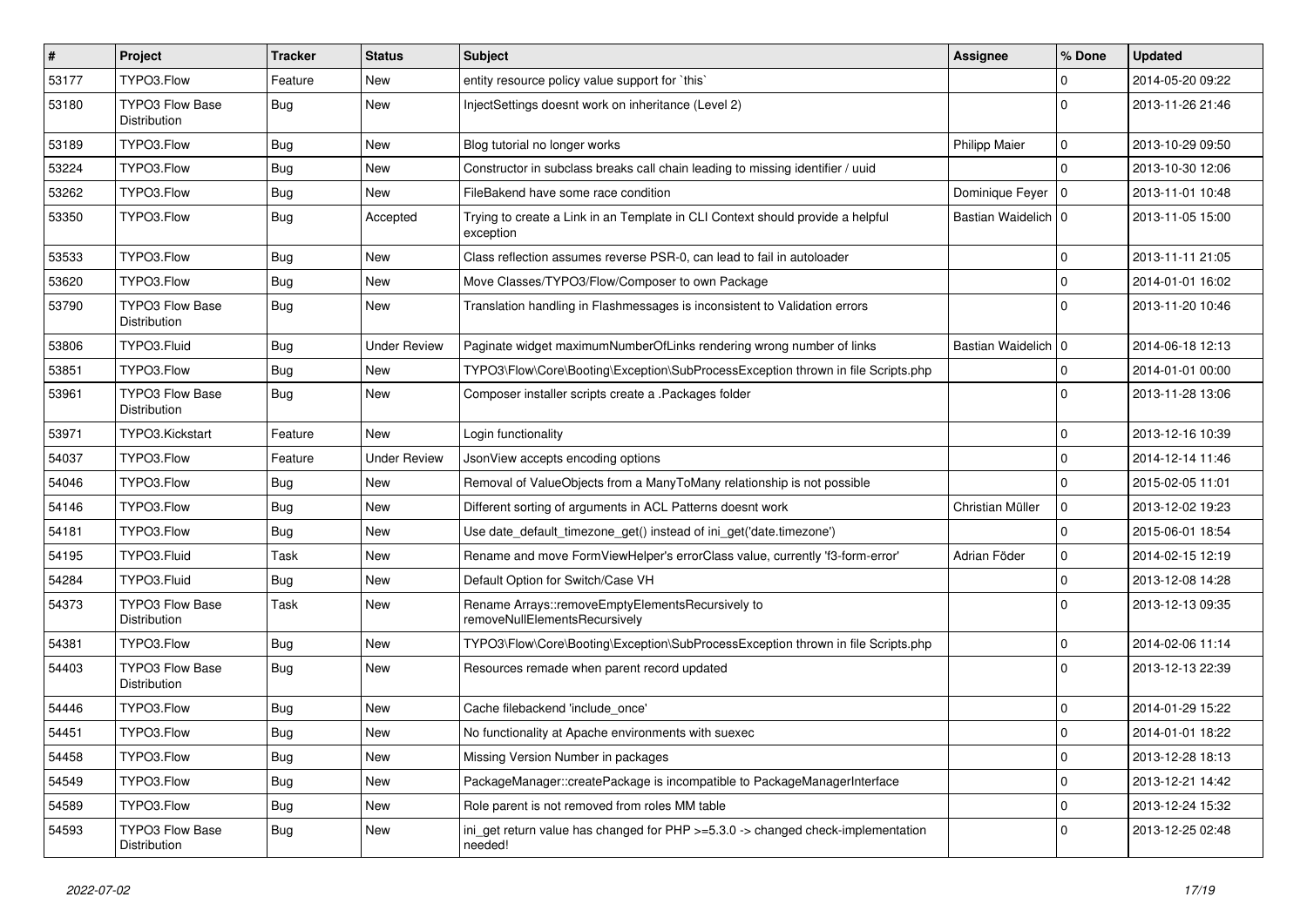| $\sharp$ | Project                                | <b>Tracker</b> | <b>Status</b>       | <b>Subject</b>                                                                                                       | Assignee               | % Done      | <b>Updated</b>   |
|----------|----------------------------------------|----------------|---------------------|----------------------------------------------------------------------------------------------------------------------|------------------------|-------------|------------------|
| 54744    | TYPO3.Flow                             | <b>Bug</b>     | New                 | System.log contains many NOTICE Flow The argument "workspace" declared in<br>pointcut does not exist in method TYPO3 |                        | 0           | 2014-02-12 09:07 |
| 55008    | TYPO3.Fluid                            | Bug            | <b>Under Review</b> | Interceptors should be used in Partials                                                                              | Christian Müller       | 0           | 2014-01-15 08:44 |
| 55199    | TYPO3.Flow                             | Feature        | New                 | Avoid Buffering of Shell output                                                                                      |                        | $\Omega$    | 2014-03-31 12:34 |
| 55306    | TYPO3.Flow                             | Bug            | <b>Under Review</b> | Filenames should not exceed 255 characters                                                                           | Christian Müller       | $\mathbf 0$ | 2015-10-04 21:35 |
| 55719    | TYPO3.Flow                             | Feature        | New                 | Support additional Resource Folders                                                                                  |                        | $\mathbf 0$ | 2014-02-06 11:38 |
| 55793    | TYPO3.Flow                             | Feature        | <b>Under Review</b> | Add Support for groupBy                                                                                              | Kerstin<br>Huppenbauer | $\Omega$    | 2014-09-02 09:38 |
| 55831    | TYPO3.Flow                             | Feature        | New                 | Different scenarios for session settings                                                                             |                        | $\mathbf 0$ | 2014-02-10 11:21 |
| 55870    | TYPO3.Flow                             | Feature        | New                 | Enhance f:form.textfield or add a f:form.datefield VH with enhanced validation and<br>propertymapping                | Christian Müller       | $\mathbf 0$ | 2014-04-15 12:32 |
| 55937    | TYPO3.Flow                             | <b>Bug</b>     | New                 | FlashMessage queue is lost                                                                                           |                        | 0           | 2014-02-12 17:03 |
| 55953    | TYPO3.Flow                             | Task           | New                 | Repair and streamline ValueObject support                                                                            |                        | 50          | 2015-02-16 00:30 |
| 55954    | TYPO3.Flow                             | <b>Bug</b>     | New                 | Associations to ValueObjects should not be cascade all'd                                                             |                        | 0           | 2015-02-05 11:00 |
| 55957    | TYPO3.Flow                             | Task           | New                 | RFC: Optimize AOP proxies                                                                                            |                        | $\mathbf 0$ | 2014-02-28 14:44 |
| 55958    | TYPO3.Flow                             | Task           | New                 | RFC: Use PHP 5.4 closure features for direct ObjectAccess                                                            |                        | $\mathbf 0$ | 2014-02-13 14:30 |
| 56036    | TYPO3.Flow                             | Feature        | New                 | Optimize autoloading                                                                                                 |                        | $\mathbf 0$ | 2014-03-03 11:15 |
| 56074    | TYPO3 Flow Base<br>Distribution        | <b>Bug</b>     | New                 | Parse errors cause meaningless Flow exception messages.                                                              | Adrian Föder           | $\mathbf 0$ | 2014-02-18 14:14 |
| 56107    | TYPO3.Flow                             | <b>Bug</b>     | New                 | Property mapping configuration only supports one wildcard at a time                                                  |                        | 0           | 2014-02-19 10:33 |
| 56237    | TYPO3.Fluid                            | Task           | New                 | in-line (Condition) ViewHelpers should not evaluate on parsing                                                       |                        | $\mathbf 0$ | 2014-02-24 13:47 |
| 56486    | TYPO3.Flow                             | Feature        | New                 | Optimize the ObjectManager for performance                                                                           |                        | $\mathbf 0$ | 2014-03-04 17:33 |
| 56544    | TYPO3.Flow                             | Bug            | New                 | FLOW Exception on tar package inclusion via composer                                                                 |                        | $\mathbf 0$ | 2014-03-20 14:38 |
| 56555    | TYPO3.Kickstart                        | Bug            | New                 | Kickstart creates wrong labels in New.html                                                                           |                        | 0           | 2014-03-04 21:33 |
| 56556    | TYPO3.Flow                             | Feature        | New                 | support hasProperty and isProperty                                                                                   |                        | $\mathbf 0$ | 2014-04-08 00:34 |
| 56573    | TYPO3.Flow                             | Bug            | New                 | Converting by Flow\Identity                                                                                          |                        | $\mathbf 0$ | 2014-04-09 13:10 |
| 56601    | TYPO3.Flow                             | Bug            | Under Review        | PersistenceManager wrong handling of ORM\ld                                                                          |                        | 0           | 2015-02-16 17:56 |
| 56602    | TYPO3.Flow                             | Major Feature  | New                 | Handling Of Multi Identity Entities                                                                                  |                        | $\Omega$    | 2014-04-09 13:10 |
| 56639    | TYPO3.Flow                             | Feature        | New                 | Implement "getPrivateStorageUriByResource()" for recieving (image-) file URIs                                        | Robert Lemke           | 0           | 2014-03-07 10:06 |
| 56744    | TYPO3.Flow                             | Feature        | New                 | stay logged in                                                                                                       |                        | $\mathbf 0$ | 2014-03-27 12:17 |
| 56856    | TYPO3.Flow                             | <b>Bug</b>     | <b>Under Review</b> | Fix StandardView Template                                                                                            |                        | $\mathbf 0$ | 2015-02-25 11:25 |
| 56859    | <b>TYPO3 Flow Base</b><br>Distribution | Bug            | New                 | PHP Warning: TYPO3_Flow_Error_Exception.php not present in Data/Temporary                                            |                        | $\mathbf 0$ | 2014-03-13 10:30 |
| 56916    | TYPO3.Flow                             | Feature        | New                 | Support PATCH request method as of RFC5789                                                                           |                        | $\mathbf 0$ | 2014-03-14 16:50 |
| 57374    | TYPO3.Flow                             | Bug            | New                 | Persisted entities saved in session are not resolved                                                                 |                        | $\mathbf 0$ | 2014-04-03 09:43 |